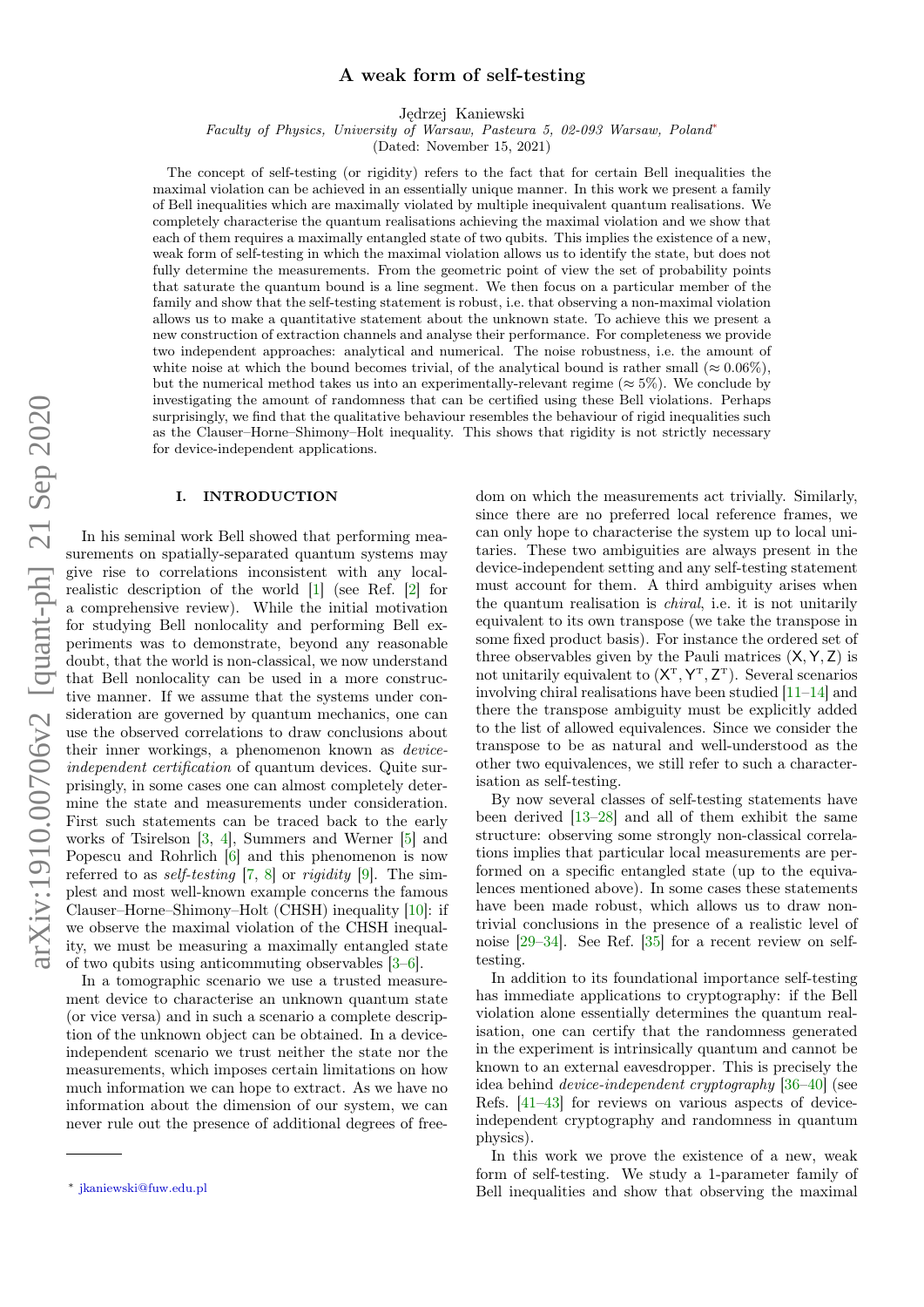violation certifies the presence of a maximally entangled state of two qubits even though the measurements cannot be uniquely determined. To understand how this phenomenon is affected by noise, we focus on a particular member of the family and derive an analytic robust selftesting result for the state. Since the analytic statement can only tolerate a small amount of noise, we also compute numerical bounds using the "swap method" [\[29,](#page-15-3) [30\]](#page-15-10), which turn out to be significantly stronger. Finally, we study the amount of randomness that can be certified from the observed violation.

# II. A FAMILY OF BELL FUNCTIONALS

Given a measurement with two outcomes  $\{F_0, F_1\}$  we associate the outcomes with values  $\pm 1$ , which gives rise to the observable  $A := F_0 - F_1$ . We denote the observables of Alice and Bob by  $A_x$  and  $B_y$ , respectively. In the bipartite scenario with three settings and two outcomes we consider a family of Bell functionals defined as

$$
\beta := \langle A_0 B_0 \rangle + \langle A_0 B_1 \rangle + \alpha \langle A_0 B_2 \rangle + \langle A_1 B_0 \rangle + \langle A_1 B_1 \rangle - \alpha \langle A_1 B_2 \rangle + \alpha \langle A_2 B_0 \rangle - \alpha \langle A_2 B_1 \rangle,
$$
 (1)

where  $\alpha \in [0,2]$  is a parameter and  $\langle A_xB_y \rangle$  denotes the expectation value of the product of the outcomes. Note that for  $\alpha = 1$  this is precisely the correlation part of the  $I_{3322}$  Bell functional [\[44,](#page-15-11) [45\]](#page-15-12). It is easy to check that for this Bell functional the largest value achievable by local-realistic models equals  $\beta_L = 4 \max\{1, \alpha\}$ , whereas quantum systems can achieve the value of  $\beta_Q = 4 + \alpha^2$ . For our purposes we are only interested in Bell functionals that satisfy  $\beta_L < \beta_Q$  (Bell functionals satisfying  $\beta_L = \beta_Q$ cannot be used to certify quantum properties as they do not allow us to rule out a local-realistic description of the system), so from now on we restrict our attention to the case of  $\alpha \in (0, 2)$ . It turns out that in those cases the quantum value can be achieved in multiple (inequivalent) ways: a 1-parameter family of quantum realisations for  $\alpha = 1$  was presented in Ref. [\[46\]](#page-15-13) and can be straightforwardly generalised to all  $\alpha \in (0, 2)$ . This family is based on the maximally entangled state of two qubits  $|\Phi^+\rangle = \frac{1}{\sqrt{2}}$  $\overline{2}(100\rangle + 111\rangle)$  and gives rise to a line segment in the space of probability distributions. Hence, it serves as a simple example of a non-trivial (in the sense that  $\beta_L < \beta_O$ ) Bell functional that does not have a unique maximiser in the quantum set.

Until this work it was not known whether this Bell functional (1) admits additional maximisers that do not belong to the line segment and (2) exhibits some weak form of self-testing. In this work we answer both of these questions.

### III. EXACT SELF-TESTING

Writing out the Bell operator gives

<span id="page-1-2"></span>
$$
W = A_0 \otimes (B_0 + B_1 + \alpha B_2) + A_1 \otimes (B_0 + B_1 - \alpha B_2) + \alpha A_2 \otimes (B_0 - B_1).
$$
 (2)

Since the Bell functional contains only correlators, the quantum value can be computed by solving a semidefinite

program [\[47\]](#page-15-14) and the dual solution can be turned into a sum-of-squares decomposition of the Bell operator [\[48\]](#page-15-15). Indeed, it is easy to verify that

$$
2W = (2A_0^2 + 2A_1^2 + \alpha^2 A_2^2) \otimes 1 + 1 \otimes (B_0^2 + B_1^2 + \alpha^2 B_2^2)
$$

$$
-\sum_{j=0}^{2} L_j^2,
$$

where

$$
L_0 = (A_0 + A_1) \otimes 1 - 1 \otimes (B_0 + B_1),
$$
  
\n
$$
L_1 = (A_0 - A_1) \otimes 1 - \alpha 1 \otimes B_2,
$$
  
\n
$$
L_2 = \alpha A_2 \otimes 1 - 1 \otimes (B_0 - B_1).
$$

Since we do not a priori assume that the measurements are projective, we do not replace  $A_x^2$  and  $B_y^2$  by identity operators. Nevertheless, we still have  $A_x^2 \leq \mathbb{1}, B_y^2 \leq \mathbb{1}$ , which immediately implies that  $W \leq (4+\alpha^2) \text{1} \otimes \text{1}$ . To see that this bound can be saturated consider the maximally entangled two-qubit state  $|\Phi^+\rangle$  and the observables

$$
A_0 = B_0 = \cos \theta_\alpha \mathsf{X} + \sin \theta_\alpha \mathsf{Z},
$$
  
\n
$$
A_1 = B_1 = \cos \theta_\alpha \mathsf{X} - \sin \theta_\alpha \mathsf{Z},
$$
  
\n
$$
A_2 = B_2 = \mathsf{Z},
$$

where  $\theta_{\alpha} := \arcsin(\alpha/2)$  (note that the range  $\alpha \in (0, 2)$ ) corresponds to  $\theta_{\alpha} \in (0, \pi/2)$ . Our goal now is to characterise all quantum realisations that achieve the maximal quantum value. To do so we use a method proposed originally in Ref. [\[6\]](#page-14-5), which proceeds in 4 steps: (1) find algebraic relations satisfied by the local observables, (2) explicitly characterise the local observables, (3) construct the Bell operator and (4) diagonalise it.

Let  $\rho_{AB}$  be an arbitrary bipartite state  $\rho_{AB}$  and  $A_x, B_y$ be arbitrary binary observables. Since the form of the local observables outside of the reduced states  $\rho_A$  and  $\rho_B$ has no influence on the statistics, no statements can be made about how these operators act outside of the support of these local states. A convenient solution is to disregard the additional, unused dimensions by truncating the local Hilbert spaces until the reduced states are supported on the entire local space. Such a procedure ensures that the reduced states  $\rho_A$  and  $\rho_B$  are full-rank, which we assume throughout this work. If this realisation achieves  $\langle W, \rho_{AB} \rangle = 4 + \alpha^2$ , where  $\langle A, B \rangle := \text{tr}(A^{\dagger}B)$  is the Hilbert–Schmidt inner product, we deduce that

<span id="page-1-0"></span>
$$
\langle A_x^2, \rho_A \rangle = 1 \quad \text{and} \quad \langle B_y^2, \rho_B \rangle = 1 \tag{3}
$$

for  $x, y \in \{0, 1, 2\}$  and moreover that

<span id="page-1-1"></span>
$$
\langle L_j^2, \rho_{AB} \rangle = 0 \tag{4}
$$

for  $j \in \{0, 1, 2\}$ . Since the reduced states are full-rank Eq. [\(3\)](#page-1-0) implies that all the measurements are projective, i.e.  $A_x^2 = \mathbb{1}$  and  $B_y^2 = \mathbb{1}$ . Conditions given in Eq. [\(4\)](#page-1-1), on the other hand, impose some constraints on how the observables of Alice and Bob act on the state. Since  $\langle L_j^2, \rho_{AB} \rangle = ||L_j \rho_{AB}^{1/2}$  $\frac{1/2}{AB}$  $\overline{2}$  $\frac{2}{F}$ , where  $\|\cdot\|_F$  is the Frobenius norm  $||A||_F := \sqrt{\langle A,A \rangle}$ , the equality  $\langle L_j^2, \rho_{AB} \rangle = 0$  implies that the operator  $L_j \rho_{AB}^{1/2}$  vanishes. As an immediate consequence we obtain  $L_j \rho_{AB} = 0$  for all  $j \in \{0, 1, 2\}.$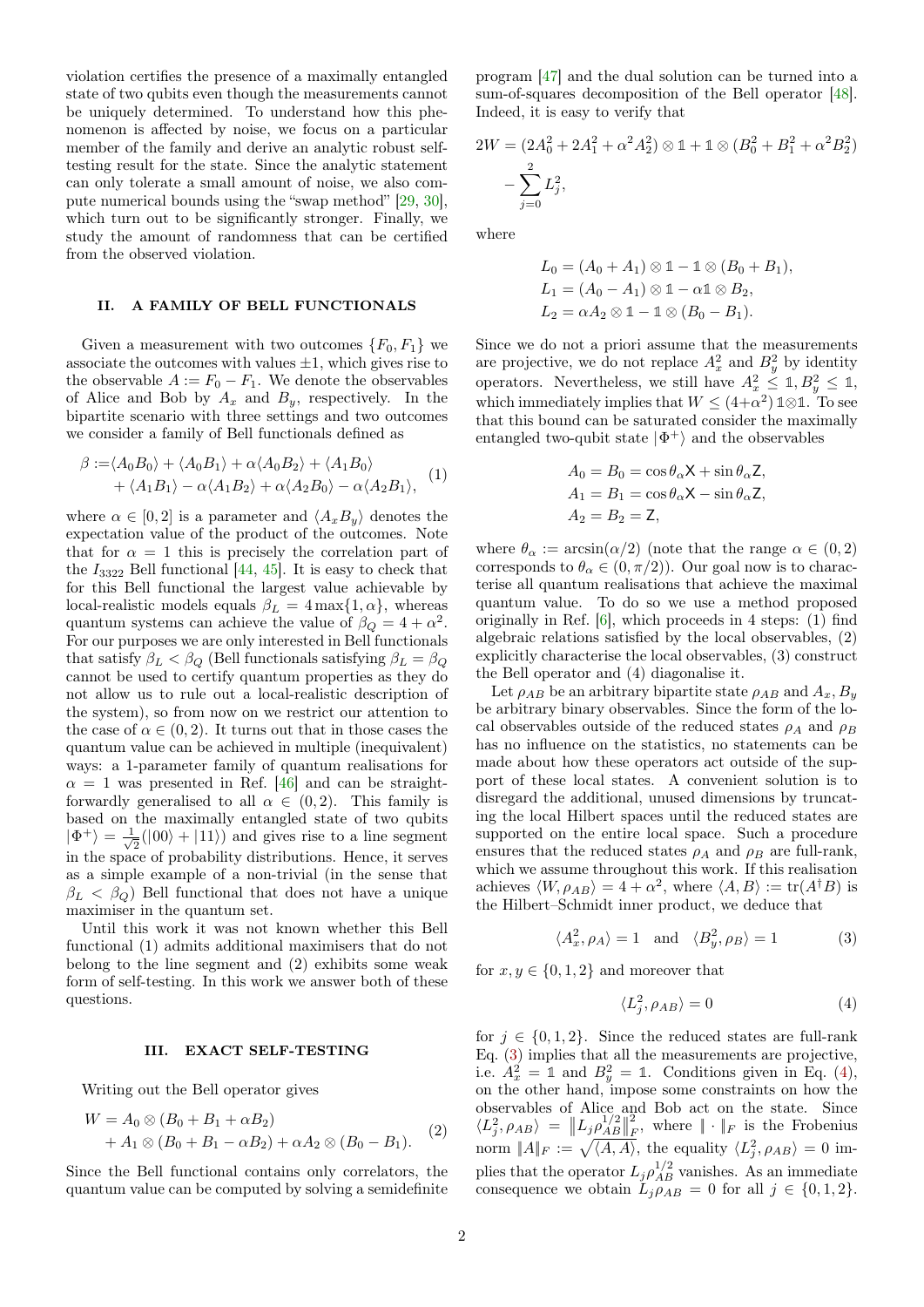These conditions involve the observables of both parties, but we can use projectivity deduced earlier to eliminate one of them. By elementary algebraic manipulations (see [A](#page-4-0)ppendix A for details) we show that  $L_1 \rho_{AB} = 0$  implies

<span id="page-2-0"></span>
$$
\{A_0, A_1\} = (2 - \alpha^2) \mathbb{1}.
$$
 (5)

Furthermore, equality  $(L_0 + L_2)\rho_{AB} = 0$  implies

<span id="page-2-1"></span>
$$
\{A_0 + A_1, A_2\} = 0. \tag{6}
$$

It is well-known that the commutation relation given in Eq. [\(5\)](#page-2-0) combined with  $A_0^2 = A_1^2 = \mathbb{1}$  implies a particular form of  $A_0$  and  $A_1$  (see Ref. [\[12\]](#page-15-16) for an elementary proof). The Hilbert space of Alice must be of the form  $\mathcal{H}_A \equiv$  $\mathbb{C}^2 \otimes \mathbb{C}^{d_A}$  for some  $d_A \in \mathbb{N}$  and up to a local unitary the observables can be written as

$$
A_0 = (\cos \theta_\alpha \mathsf{X} + \sin \theta_\alpha \mathsf{Z}) \otimes \mathbb{1},
$$
  

$$
A_1 = (\cos \theta_\alpha \mathsf{X} - \sin \theta_\alpha \mathsf{Z}) \otimes \mathbb{1}.
$$

Then, Eq. [\(6\)](#page-2-1) implies that

$$
A_2 = \sum_{j=1}^{d_A} (\cos u_j \mathsf{Y} + \sin u_j \mathsf{Z}) \otimes |a_j\rangle\langle a_j|,
$$

where  $u_j \in [0, 2\pi)$  and  $\{|a_j\rangle\}_{j=1}^{d_A}$  forms an orthonormal basis on  $\mathbb{C}^{d_A}$ . It is convenient to think of this arrangement of observables as a direct sum of  $2 \times 2$  subspaces where each subspace is characterised by an angle  $u_j \in [0, 2\pi)$ .

Since the Bell functional is symmetric with respect to swapping Alice and Bob, the Hilbert space of Bob must also decompose as  $\mathcal{H}_B \equiv \mathbb{C}^2 \otimes \mathbb{C}^{d_B}$  for some  $d_B \in \mathbb{N}$  and the observables must be of the same form. However, it is convenient to write them down in a slightly different manner:

$$
B_0 = \sum_{k=1}^{d_B} \left[ \cos \theta_\alpha \mathsf{X} + \sin \theta_\alpha (-\cos v_k \mathsf{Y} + \sin v_k \mathsf{Z}) \right] \otimes |b_k\rangle \langle b_k|,
$$
  
\n
$$
B_1 = \sum_{k=1}^{d_B} \left[ \cos \theta_\alpha \mathsf{X} - \sin \theta_\alpha (-\cos v_k \mathsf{Y} + \sin v_k \mathsf{Z}) \right] \otimes |b_k\rangle \langle b_k|,
$$
  
\n
$$
B_2 = \mathsf{Z} \otimes \mathbb{1},
$$

where  $v_k \in [0, 2\pi)$  and  $\{|b_k\rangle\}_{k=1}^{d_B}$  forms an orthonormal basis on  $\mathbb{C}^{d_B}$ .

Having characterised the local observables we are ready to write down the Bell operator. It is convenient to reorder the registers and write it as

$$
W = \sum_{j=1}^{d_A} \sum_{k=1}^{d_B} R(u_j, v_k) \otimes |a_j\rangle\langle a_j| \otimes |b_k\rangle\langle b_k|,
$$

where  $R(u, v)$  is the two-qubit Bell operator corresponding to angle  $u$  for Alice and  $v$  for Bob. To characterise the states which give rise to the maximal violation we must find out for which choices of  $u$  and  $v$  the value  $\lambda = 4 + \alpha^2$  is an eigenvalue of W and what the corresponding eigenspace is. Since  $|a_j\rangle\langle a_j | \otimes | b_k \rangle\langle b_k |$  are orthogonal projectors, the spectrum of  $W$  is simply the union of the spectra of  $R(u_i, v_k)$ . The two-qubit operator  $R(u, v)$  can be diagonalised explicitly and the only

eigenvalue that can attain the maximal value of  $4 + \alpha^2$  is given by

$$
\lambda_{\max}(R(u,v)) = 4 + \alpha^2 \left[2 \cos\left(\frac{u-v}{2}\right) - 1\right],
$$

where we have eliminated  $\theta_{\alpha}$  using the relation  $\alpha$  =  $2\sin\theta_{\alpha}$ . The eigenvalue  $\lambda = 4 + \alpha^2$  appears iff  $u = v$ , the corresponding eigenspace is 1-dimensional and one can check that thanks to the particular choice of Bob's observables the corresponding eigenvector is always  $|\Phi^+\rangle$ . The fact that in this continuous family of two-qubit realisations parametrised by angle  $u \in [0, 2\pi)$  the optimal state does not depend on the angle allows us to conclude that any state  $\rho_{AB}$  satisfying  $\langle W, \rho_{AB} \rangle = 4 + \alpha^2$  must up to local unitaries be of the form:

$$
\rho_{AB}=\Phi^{+}_{A'B'}\otimes \sigma_{A''B''},
$$

where  $\sigma_{A^{\prime\prime}B^{\prime\prime}}$  is a normalised state satisfying

$$
\left\langle \sigma_{A^{\prime\prime}B^{\prime\prime}},|a_j\rangle\langle a_j|\otimes|b_k\rangle\langle b_k|\right\rangle=0
$$

whenever  $u_j \neq v_k$  (the state  $\sigma_{A''B''}$  is only supported on the subspaces where Alice and Bob perform "matching" measurements). In other words, every quantum realisation that achieves the maximal quantum value is basically a convex combination of the two-qubit realisations presented above.

We are now able to characterise all the probability distributions which saturate the quantum value and it suffices to compute the statistics corresponding to the twoqubit realisations. Since the state is maximally entangled, we have  $\langle A_x \rangle = \langle B_y \rangle = 0$ , while the correlators are given by

$$
\langle A_0 B_0 \rangle = \langle A_1 B_1 \rangle = 1 - \frac{\alpha^2}{4} (1 - \sin u),
$$
  
\n
$$
\langle A_0 B_1 \rangle = \langle A_1 B_0 \rangle = 1 - \frac{\alpha^2}{4} (1 + \sin u),
$$
  
\n
$$
\langle A_0 B_2 \rangle = \langle A_2 B_0 \rangle = \frac{\alpha}{2},
$$
  
\n
$$
\langle A_1 B_2 \rangle = \langle A_2 B_1 \rangle = -\frac{\alpha}{2},
$$
  
\n
$$
\langle A_2 B_2 \rangle = \sin u.
$$

It is clear that this set, which is an exposed face of the quantum set of correlations, is simply a line segment and that the extremal points correspond to  $u = \pi/2$  and  $u =$  $3\pi/2$ . Note also that choosing  $u = x$  and  $u = \pi - x$ leads to identical statistics, because the corresponding realisations are related by a transpose.

It is natural to ask whether a stronger self-testing statement can be made if instead of looking at the Bell value we consider the entire statistics. It is easy to see that the extremal points of the line segment are self-tests in the usual sense, i.e. the exact form of observables can be deduced (in fact, since they are extremal points of the quantum set of correlators, this follows already from the work of Tsirelson [\[3\]](#page-14-2)). The points in the interior, on the other hand, cannot be self-tests in the usual sense, since they are not extremal in the quantum set. Moreover, it is easy to see that each interior point can be achieved in at least two inequivalent ways: (1) by a particular two-qubit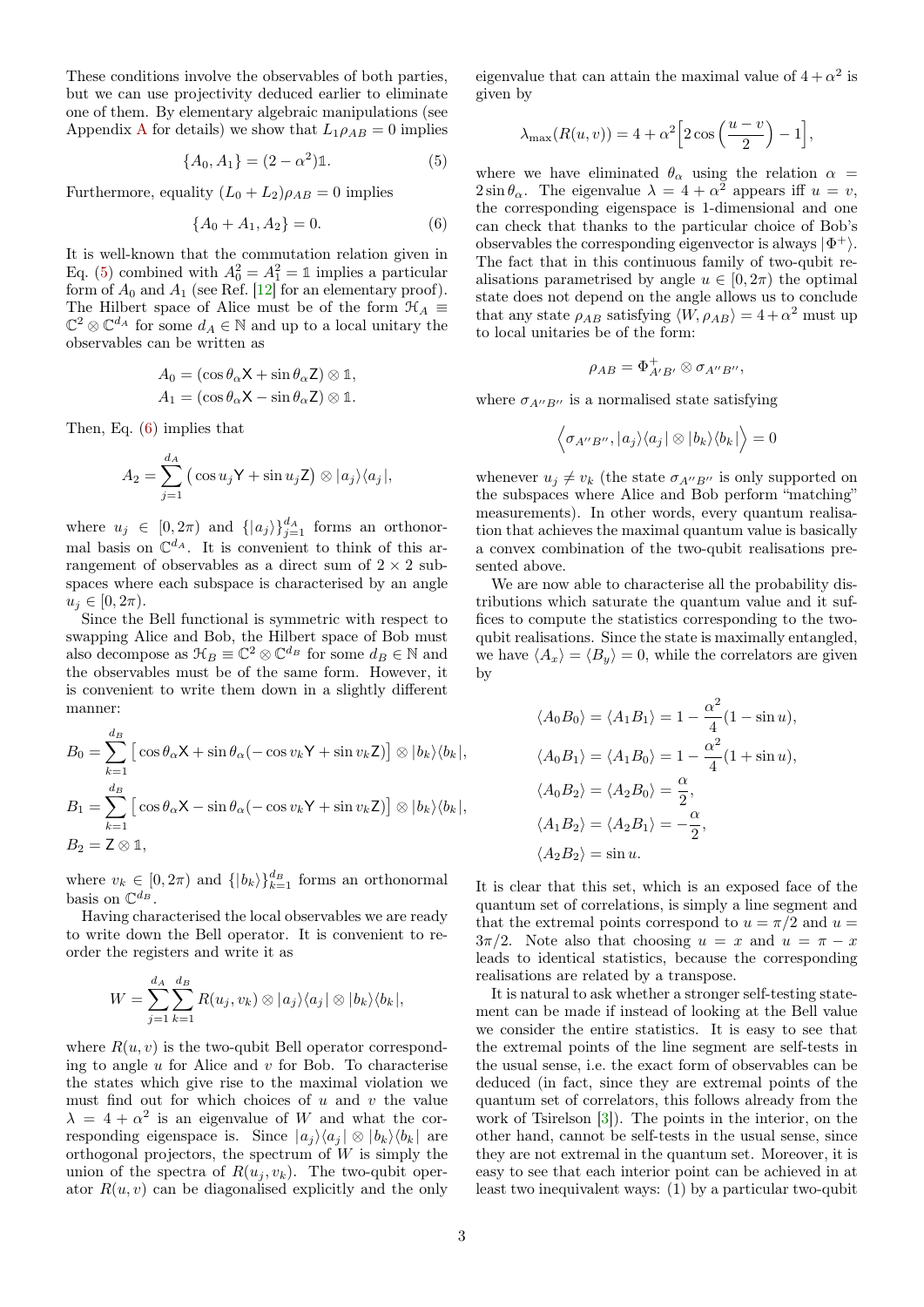realisation corresponding to a specific value of  $u$  or  $(2)$  as a convex combination of the two extremal points. Nevertheless, all such points certify the maximally entangled state of two qubits.

### IV. ROBUST SELF-TESTING

To study the case of non-maximal violation we focus on  $\sqrt{\sigma}$ the Bell functional which corresponds to  $\alpha = \sqrt{2}$ . This is a convenient choice because in this case all the ideal realisations employ a pair of anticommuting observables. Here we present a robust self-testing of the observables and the state (see Appendices [B](#page-5-0) and [C](#page-9-0) for derivations). For the following two theorems we assume that  $W$  is a Bell operator obtained by setting  $\alpha = \sqrt{2}$  in Eq. [\(2\)](#page-1-2).

<span id="page-3-0"></span>

Fig. 1: The blue line represents a lower bound on the fidelity of the extracted two-qubit state computed using the swap method as a function of the observed violation. The gray lines correspond to the trivial upper and lower bounds.

In the exact case we have concluded that  $A_x^2 = 1$ ,  ${A_0, A_1} = 0$  and  ${A_0 + A_1, A_2} = 0$ . The sum-of-squares decomposition implies that these algebraic relations are approximately satisfied if a near-maximal violation is observed.

**Theorem 1.** If  $\langle W, \rho_{AB} \rangle \ge 6 - \varepsilon$ , then the measurements are nearly projective:

$$
\langle A_x^2, \rho_A \rangle \ge 1 - \varepsilon
$$

for  $x \in \{0, 1, 2\}$ . Moreover, the following pairs of operators approximately anticommute:

$$
\langle \{A_0, A_1\}^2, \rho_A \rangle \le 4(3 + 2\sqrt{2})\varepsilon,
$$
  

$$
\langle \{A_0 + A_1, A_2\}^2, \rho_A \rangle \le 8(9 + 4\sqrt{2})\varepsilon.
$$

By symmetry analogous statements hold for the observables of Bob. Note that these statements remain non-trivial even under a macroscopic amount of noise (e.g. the trivial bound for the second quantity reads  $\langle \{A_0, A_1\}^2, \rho_A \rangle \leq 4$ , which is saturated by all projective measurements whose operators commute).

A complete characterisation of the optimal arrangements derived above allows us to propose suitable extraction channels and what is novel is the fact that one of the extraction channels must depend on all three observables.

**Theorem 2.** If  $\langle W, \rho_{AB} \rangle \ge 6 - \varepsilon$ , then there exist local extraction channels  $\Lambda_A$  and  $\Lambda_B$  such that

$$
F((\Lambda_A \otimes \Lambda_B)(\rho_{AB}), \Phi_{A'B'}^+) \ge 1 - \frac{1}{4}(18 + 11\sqrt{2})\sqrt{\varepsilon}.
$$

This statement is not particularly robust to noise: the right-hand side exceeds the trivial value of  $\frac{1}{2}$  only if  $\varepsilon \leq 0.0035$ . To obtain stronger results we have employed the swap method and the results are presented in Fig. [1.](#page-3-0) The lower bound on the fidelity of the extracted state is essentially a straight line and strongly resembles the best currently known bound for the CHSH inequality (cf. Fig. 1 in Ref. [\[33\]](#page-15-17)).

# CERTIFYING RANDOMNESS

<span id="page-3-1"></span>

Fig. 2: Comparison of the randomness certification power of the new inequality (solid blue line) and the CHSH inequality (dashed red line). We plot upper bounds on the probability that Eve successfully guesses the outcome of the  $A_0$  measurement as a function of the noise parameter  $\eta$ .

We have so far focused solely on certifying quantum properties such as anticommutation of observables or the presence of a particular quantum state. The next natural question concerns the randomness that can be certified from the Bell violation against an external eavesdropper Eve. If we observe the maximal violation, we can draw conclusions from the complete characterisation of optimal quantum realisations derived above. Contrary to the usual scenario we can no longer argue that Eve is completely decoupled from the degrees of freedom on which the measurements of Alice and Bob act non-trivially. Nevertheless, if we only care about the randomness produced by a single observable of a single party, we can still guarantee maximal randomness, because all the optimal realisations involve rank-1 projective measurements acting on a qubit which is maximally entangled with the trusted party. To examine what happens in the presence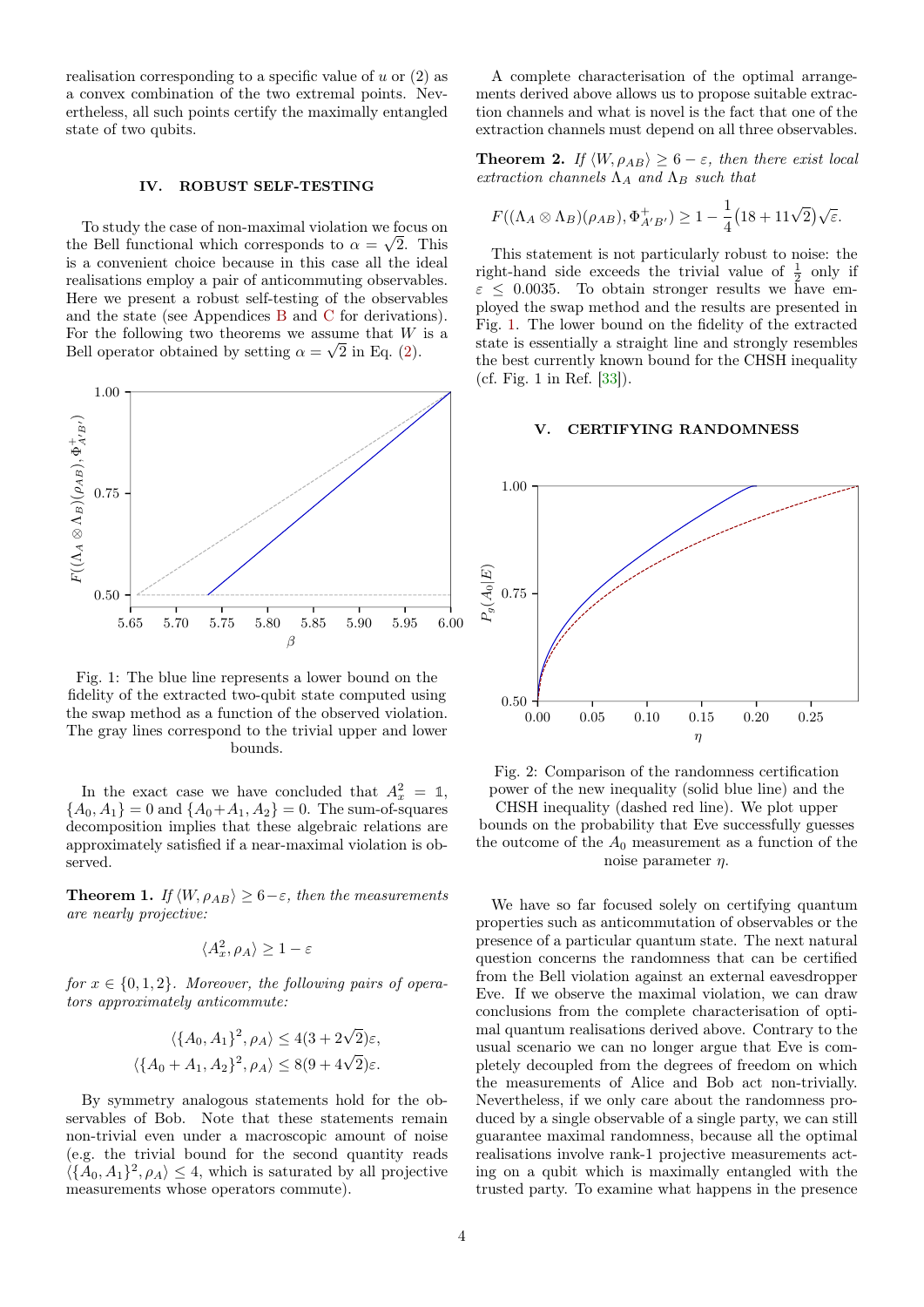of noise we have performed numerical calculations for the case  $\alpha = 1$ . Perhaps surprisingly, we have found that the qualitative behaviour resembles closely that of standard rigid inequalities. To make a fair comparison with the CHSH inequality suppose that in both cases the ideal measurements are performed on the isotropic two-qubit state  $\sigma(\eta) := (1 - \eta)\Phi^+ + \eta \mathbb{1} \otimes \mathbb{1}/4$ , where  $\eta \in [0, 1]$  is a noise parameter. In Fig. [2](#page-3-1) we compare our numerical results with the well-known analytic trade-off for the CHSH inequality [\[40\]](#page-15-7) (see Appendix [D](#page-13-0) for details).

# VI. CONCLUSIONS AND OUTLOOK

Self-testing is an active research field and a particularly interesting direction is to explore its powers and limitations by deriving new types of self-testing statements or impossibility results. For instance we have recently learnt that one can self-test quantum channels [\[49\]](#page-15-18), entangled measurements [\[50,](#page-15-19) [51\]](#page-15-20), quantum instruments [\[52\]](#page-15-21) or that one can extend the concept of self-testing to prepare-andmeasure scenarios [\[53–](#page-15-22)[58\]](#page-15-23). In this work we derive a new type of self-testing statement which allows us to certify the state but not the measurements.

Until now self-testing of the state or randomness certification have only been shown for rigid Bell inequalities and so one might have conjectured rigidity to be necessary for these purposes. In this work we show that the non-rigid nature of a Bell inequality does not prevent it

from being a robust self-test of a quantum state or an efficient certificate for randomness.

The first question that follows from our work is whether there exist applications in which rigidity is actually strictly necessary. Can we find a natural and operational task in which non-rigid inequalities exhibit a qualitatively different behaviour? A different direction would be to look for even weaker forms of self-testing. The Bell inequalities considered in this work do not certify the entire quantum realisation, but at least uniquely determine the state. We are not aware of any bipartite Bell inequalities which are maximally violated by multiple inequivalent states, but if they exist, could they be used to make some even weaker form of self-testing statements? More generally, can we think of other natural generalisations of the concept of self-testing and device-independent certification?

Note added. Recently we became aware of Ref. [\[59\]](#page-15-24), which investigates how self-testing and the geometry of the quantum set are affected by liftings.

# ACKNOWLEDGMENTS

The project "Robust certification of quantum devices" is carried out within the HOMING programme of the Foundation for Polish Science co-financed by the European Union under the European Regional Development Fund.

### <span id="page-4-0"></span>Appendix A: Exact self-testing

In the main text we have shown how to completely characterise arrangements of local observables that are capable of achieving the quantum value, but we have skipped some elementary steps. In this appendix we fill in the details of this argument.

Writing out  $L_1 \rho_{AB} = 0$  gives

$$
[(A_0-A_1)\otimes\mathbb{1}]\rho_{AB}=\alpha(\mathbb{1}\otimes B_2)\rho_{AB}.
$$

The fact that all the measurements are projective implies that

$$
\alpha^2 \rho_{AB} = \alpha^2 (\mathbb{1} \otimes B_2^2) \rho_{AB} = \alpha [(A_0 - A_1) \otimes B_2] \rho_{AB}
$$
  
= 
$$
[(A_0 - A_1)^2 \otimes \mathbb{1}] \rho_{AB}.
$$

Tracing out the register of Bob gives

$$
\alpha^2 \rho_A = (A_0 - A_1)^2 \rho_A.
$$

Since the reduced state  $\rho_A$  is full-rank, we can right-multiply by  $\rho_A^{-1}$  to obtain

$$
\alpha^2 \mathbb{1} = (A_0 - A_1)^2,
$$

which can be rearranged to give

$$
\{A_0, A_1\} = (2 - \alpha^2) \mathbb{1}.
$$

Similarly, writing out  $(L_0 + L_2)\rho_{AB} = 0$  gives

$$
[(A_0 + A_1 + \alpha A_2) \otimes \mathbb{1}] \rho_{AB} = 2(\mathbb{1} \otimes B_0) \rho_{AB},
$$

which through an analogous argument leads to

$$
(A_0 + A_1 + \alpha A_2)^2 = 4 \, \mathbb{1}.
$$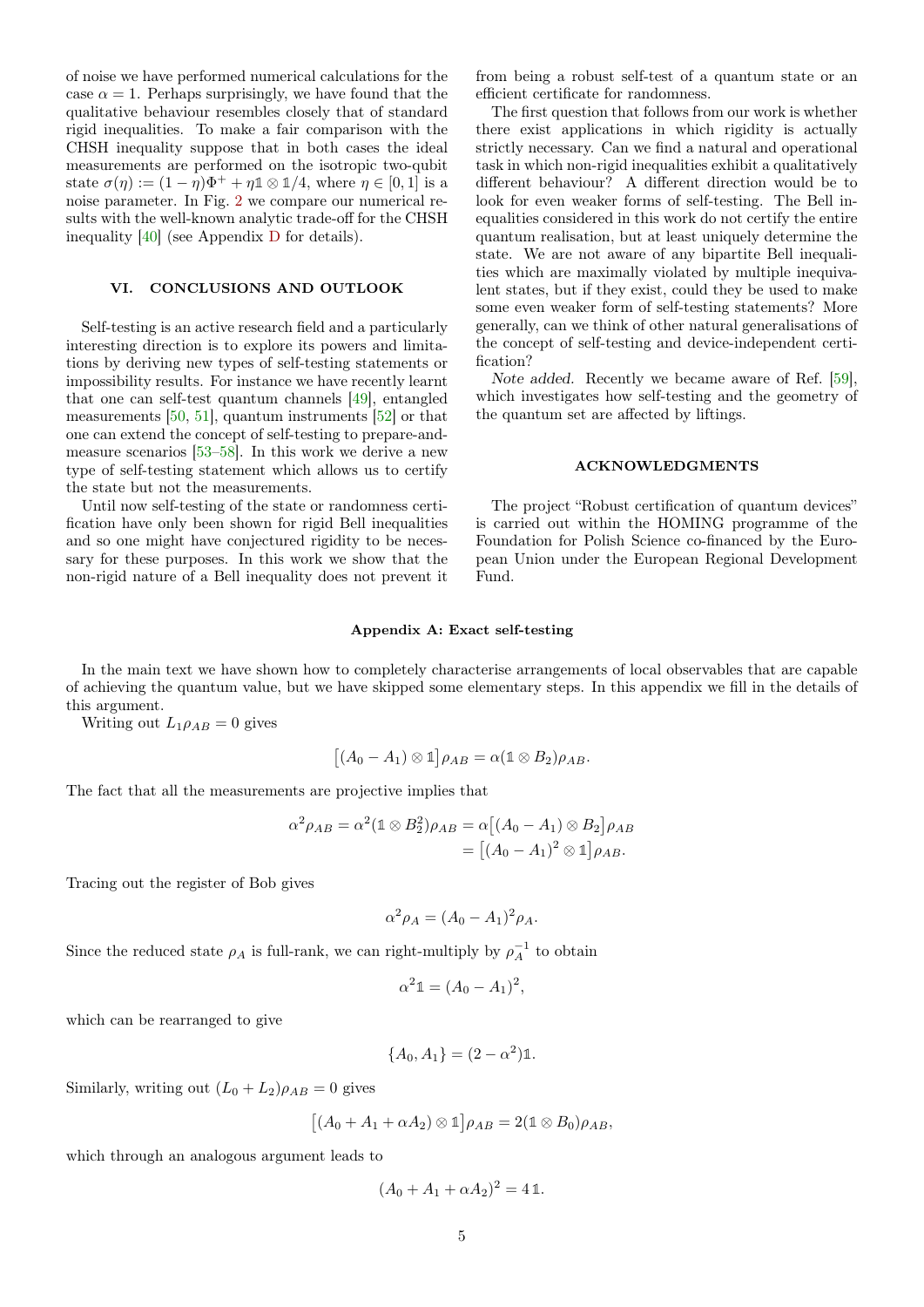Combining this with the relation derived above gives

$$
\{A_0 + A_1, A_2\} = 0.
$$

We now choose the basis such that  $A_0$  and  $A_1$  are given by

$$
A_0 = (\cos \theta_\alpha \mathsf{X} + \sin \theta_\alpha \mathsf{Z}) \otimes \mathbb{1},
$$
  

$$
A_1 = (\cos \theta_\alpha \mathsf{X} - \sin \theta_\alpha \mathsf{Z}) \otimes \mathbb{1}.
$$

To find all valid solutions for  $A_2$  we start by writing  $A_2$  as

$$
A_2=\mathbb{1}\otimes T_\mathbb{1}+\mathsf{X}\otimes T_\mathsf{X}+\mathsf{Y}\otimes T_\mathsf{Y}+\mathsf{Z}\otimes T_\mathsf{Z}
$$

for some Hermitian operators  $T_1, T_X, T_Y, T_Z$  acting on  $\mathbb{C}^{d_A}$ . Equality  $\{A_0 + A_1, A_2\} = 0$  immediately implies that  $T_1 = T_{\mathsf{X}} = 0$ . It is then easy to check that

$$
A_2^2 = \mathbb{1} \otimes (T_{\mathsf{Y}}^2 + T_{\mathsf{Z}}^2) + i\mathsf{X} \otimes [T_{\mathsf{Y}}, T_{\mathsf{Z}}].
$$

The condition  $A_2^2 = \mathbb{1}$  implies that

$$
T_Y^2 + T_Z^2 = \mathbb{1} \quad \text{and} \quad [T_Y, T_Z] = 0.
$$

Since  $T<sub>Y</sub>$  and  $T<sub>Z</sub>$  commute, there exists a basis in which they are both diagonal and let us denote such a basis by  $\{|a_j\rangle\}_{j=1}^{d_A}$ . The first condition implies that the eigenvalues of  $T_\mathsf{Y}$  and  $T_\mathsf{Z}$  can be expressed as cos  $u_j$  and sin  $u_j$  of some angle  $u_j \in [0, 2\pi)$  and therefore

$$
T_{\mathsf{Y}} = \sum_{j=1}^{d_A} \cos u_j \, |e_j\rangle\langle e_j|,
$$
  

$$
T_{\mathsf{Z}} = \sum_{j=1}^{d_A} \sin u_j \, |e_j\rangle\langle e_j|
$$

This immediately implies that

$$
A_2 = \sum_{j=1}^{d_A} (\cos u_j \mathbf{Y} + \sin u_j \mathbf{Z}) \otimes |e_j\rangle\langle e_j|,
$$

which is precisely the form given in the main text.

### <span id="page-5-0"></span>Appendix B: Extraction channels

In this appendix we propose two explicit constructions of extraction channels tailored to the case of  $\alpha =$ √ 2. The first one is an extension of the standard swap isometry given in Ref. [\[17\]](#page-15-25), while the second one is a novel construction. The reason why new constructions are necessary is the fact that at least one of the extraction channels must depend on all three observables. At this point we are only interested in certifying the state, so we can without loss of generality assume that the measurements of Alice and Bob are projective (mapping non-projective measurements onto projective ones can always be seen as the first part of the extraction process).

# 1. Preliminaries

Let us start by proving two simple facts about binary observables. Both proofs rely crucially on Jordan's lemma, which states that two Hermitian operators satisfying  $R^2 = S^2 = \mathbb{1}$  can be simultaneously block-diagonalised such that the resulting blocks are of size at most  $2 \times 2$ .

<span id="page-5-1"></span>**Lemma B.1.** Let R, S be Hermitian operators acting on  $\mathbb{C}^d$  satisfying  $R^2 = S^2 = \mathbb{1}$ . Then, the operator

$$
T := \frac{1}{4\sqrt{2}} \left[ 3(R+S) - (SRS + RSR) \right]
$$

 $satisfies -1 \leq T \leq \mathbb{1}.$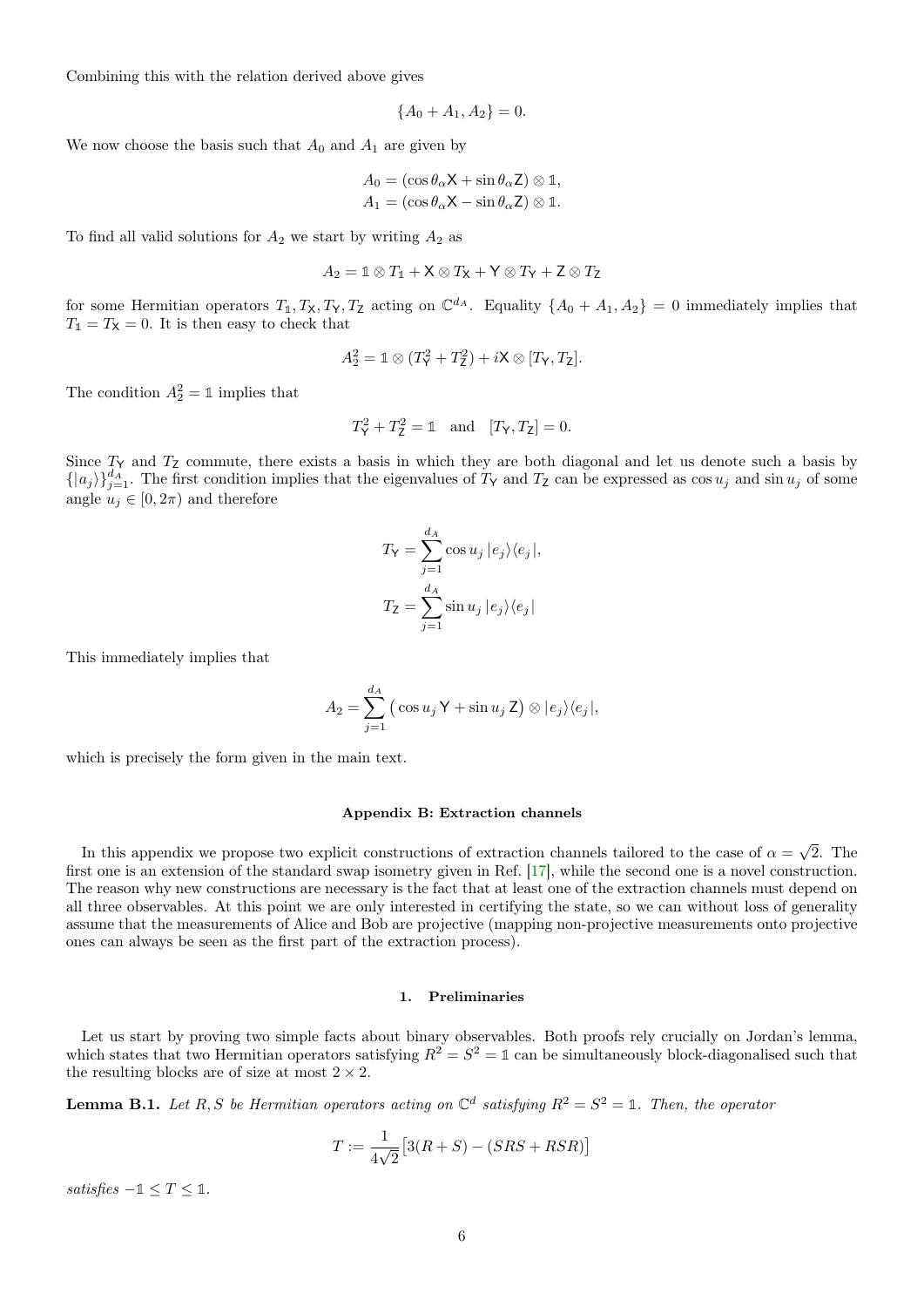*Proof.* Thanks to Jordan's lemma it suffices to consider observables acting on  $\mathbb{C}^2$ . Up to unitaries these can be parametrised as

<span id="page-6-0"></span>
$$
R = \cos \theta \mathbf{X} + \sin \theta \mathbf{Z},
$$
  
\n
$$
S = \cos \theta \mathbf{X} - \sin \theta \mathbf{Z},
$$
\n(B1)

for  $\theta \in [0, \pi/2]$ . For these operators a direct calculation shows that

$$
T = \frac{3\cos\theta - \cos 3\theta}{2\sqrt{2}} \,\mathsf{X}.
$$

Now it suffices to check that  $|3\cos\theta - \cos 3\theta| \leq 2$ √ 2 for all  $\theta$ .

Let  $\mathcal{L}(\mathbb{C}^d)$  be the set of linear operators acting on  $\mathbb{C}^d$ .

<span id="page-6-1"></span>**Lemma B.2.** Let R, S be Hermitian operators acting on  $\mathbb{C}^d$  satisfying  $R^2 = S^2 = \mathbb{1}$ . Then, the linear map  $\Lambda_B$ :  $\mathcal{L}(\mathbb{C}^d) \to \mathcal{L}(\mathbb{C}^2)$  defined as

$$
\Lambda_B(\rho) := \langle \mathbb{1}, \rho \rangle \, \mathbb{1} + \langle E_X, \rho \rangle \, \mathsf{X} + \langle E_Y, \rho \rangle \, \mathsf{Y} + \langle E_Z, \rho \rangle \, \mathsf{Z},
$$

where

$$
E_{\mathsf{X}} = \frac{1}{4\sqrt{2}} [3(R+S) - (SRS + RSR)],
$$
  
\n
$$
E_{\mathsf{Y}} = \frac{-i}{2} [R, S],
$$
  
\n
$$
E_{\mathsf{Z}} = \frac{1}{4\sqrt{2}} [3(R-S) - (SRS - RSR)].
$$

is completely positive.

Proof. To show that  $\Lambda_B$  is completely positive we compute the corresponding Choi operator and prove that it is positive semidefinite. The unnormalised Choi operator is defined as

$$
C := (\mathrm{id}_A \otimes \Lambda_B)(\langle \Omega \rangle \langle \Omega |_{AB}),
$$

where  $|\Omega\rangle_{AB} = \sum_{j=1}^d |j\rangle_A |j\rangle_B$  is the standard (unnormalised) maximally entangled state of local dimension d. An explicit calculation gives

$$
C = \mathbb{1} \otimes \mathbb{1} + E_X^* \otimes X + E_Y^* \otimes Y + E_Z^* \otimes Z.
$$

Since taking a (total) transpose does not affect the eigenvalues, it suffices to prove that  $C^T \geq 0$  and note that

$$
C^{T} = \mathbb{1} \otimes \mathbb{1} + E_{\mathsf{X}} \otimes \mathsf{X} - E_{\mathsf{Y}} \otimes \mathsf{Y} + E_{\mathsf{Z}} \otimes \mathsf{Z},
$$

because the operators  $E_{\mathsf{X}}, E_{\mathsf{Y}}, E_{\mathsf{Z}}$  are Hermitian.

The fact that R and S can be written in a block-diagonal form where the blocks are of size at most  $2 \times 2$  implies that the same property holds for  $E_X, E_Y$  and  $E_Z$ . This means that to ensure that  $C^T \geq 0$ , it suffices to check positivity for all possible observables in  $d = 2$ . Using the parametrisation given in Eq. [\(B1\)](#page-6-0) we obtain

$$
C^{\mathrm{T}} = \mathbb{1} \otimes \mathbb{1} + \frac{3\cos\theta - \cos 3\theta}{2\sqrt{2}} \mathsf{X} \otimes \mathsf{X} - \sin 2\theta \mathsf{Y} \otimes \mathsf{Y} + \frac{3\sin\theta + \sin 3\theta}{2\sqrt{2}} \mathsf{Z} \otimes \mathsf{Z}.
$$

Clearly, this operator is diagonal in the Bell basis and the eigenvalues can be computed analytically. It is a simple exercise to check that the resulting trigonometric functions are non-negative on the interval  $\theta \in [0, \pi/2]$ .  $\Box$ 

# 2. Constructing an extraction channel from two observables

Here we present two distinct ways of constructing a qubit extraction channel out of two binary observables acting on an unknown Hilbert space. Let R and S be binary observables corresponding to projective measurements, i.e. Hermitian operators acting on  $\mathbb{C}^d$  satisfying  $R^2 = S^2 = \mathbb{1}$ . It is well-known that if the observables anticommute  $\{R, S\} = 0$ , they identify a qubit within  $\mathbb{C}^d$ . Our goal is to find simple constructions of linear maps that give rise to valid quantum channels for all choices of R and S, while for observables satisfying  $\{R, S\} = 0$  extract the desired qubit.

Construction A. The standard swap isometry is defined through the following circuit:

 $\Box$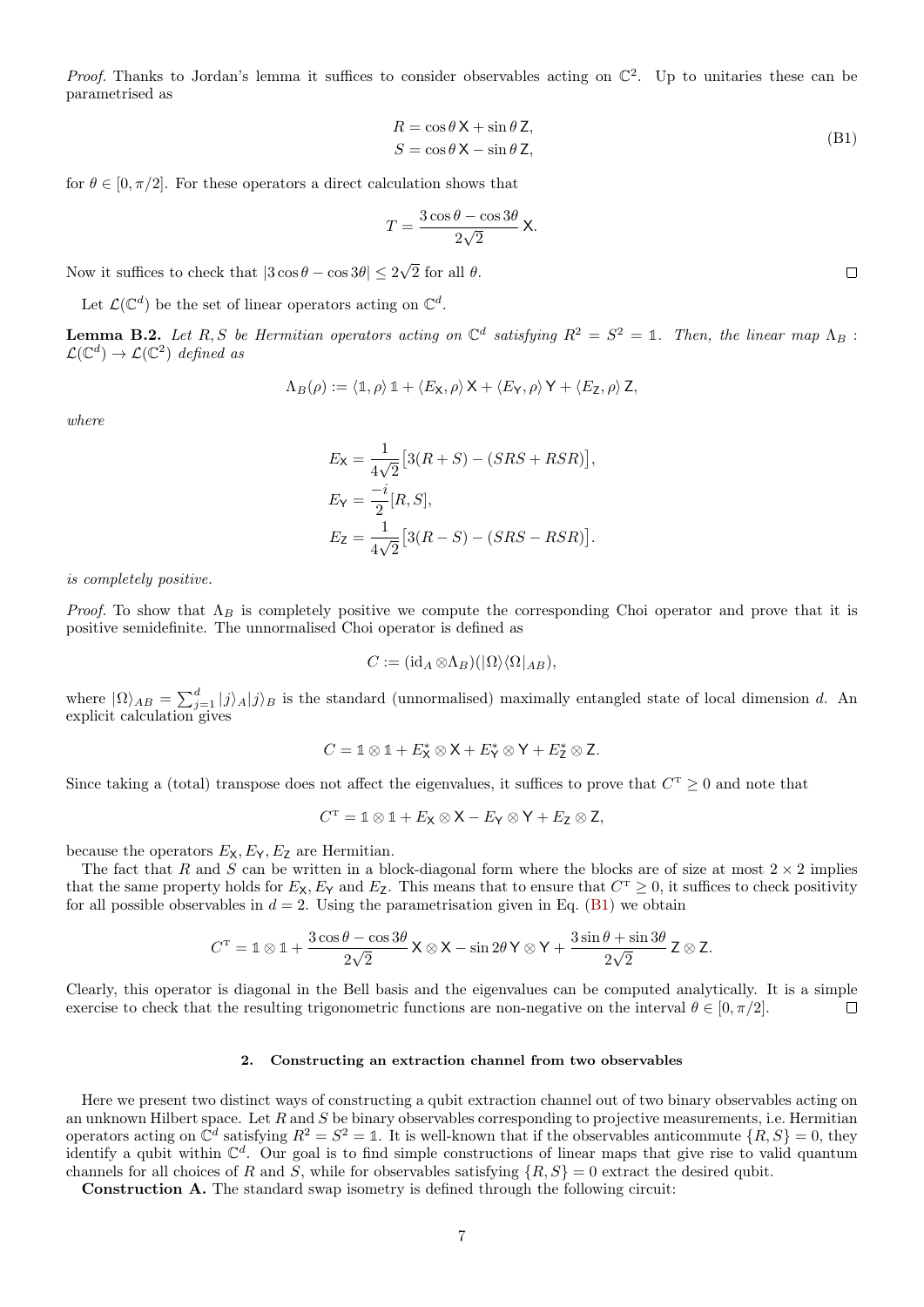

The circuit corresponds to a concatenation of an isometry  $V_1: \mathbb{C}^d \to \mathbb{C}^2 \otimes \mathbb{C}^d$  and two unitaries  $V_2, V_3: \mathbb{C}^2 \otimes \mathbb{C}^d \to$  $\mathbb{C}^2\otimes\mathbb{C}^d$  defined as

$$
V_1 := \frac{1}{\sqrt{2}} (|0\rangle \otimes 1 + |1\rangle \otimes R),
$$
  
\n
$$
V_2 := H \otimes 1,
$$
  
\n
$$
V_3 := |0\rangle\langle 0| \otimes 1 + |1\rangle\langle 1| \otimes S,
$$

where  $H$  is the Hadamard matrix. It is easy to check that

$$
V_1|\psi\rangle = \frac{1}{\sqrt{2}}|0\rangle|\psi\rangle + \frac{1}{\sqrt{2}}|1\rangle R|\psi\rangle,
$$
  
\n
$$
V_2V_1|\psi\rangle = \frac{1}{2}|0\rangle(\mathbb{1} + R)|\psi\rangle + \frac{1}{2}|1\rangle(\mathbb{1} - R)|\psi\rangle,
$$
  
\n
$$
V_3V_2V_1|\psi\rangle = \frac{1}{2}|0\rangle(\mathbb{1} + R)|\psi\rangle + \frac{1}{2}|1\rangle S(\mathbb{1} - R)|\psi\rangle.
$$

The combined isometry  $V: \mathbb{C}^d \to \mathbb{C}^2 \otimes \mathbb{C}^d$  is given by  $V := V_3 V_2 V_1$  and a direct computation shows that

$$
V\rho V^{\dagger} = \frac{1}{4} \Big[ |0\rangle\langle 0| \otimes (\mathbb{1} + R)\rho(\mathbb{1} + R) + |0\rangle\langle 1| \otimes (\mathbb{1} + R)\rho(\mathbb{1} - R)S + |1\rangle\langle 0| \otimes S(\mathbb{1} - R)\rho(\mathbb{1} + R) + |1\rangle\langle 1| \otimes S(\mathbb{1} - R)\rho(\mathbb{1} - R)S \Big].
$$

Let  $\Lambda_A: \mathcal{L}(\mathbb{C}^d) \to \mathcal{L}(\mathbb{C}^2)$  be the quantum channel obtained by first applying the isometry and then tracing out the second register:

$$
\Lambda_A(\rho):=\mathrm{tr}_2(V\rho V^\dagger).
$$

Writing the output of the channel in the Pauli basis gives

<span id="page-7-0"></span>
$$
\Lambda_A(\rho) = \frac{1}{2} \langle \mathbb{1}, \rho \rangle \mathbb{1} + \frac{1}{4} \langle S - RSR, \rho \rangle \mathsf{X} + \frac{i}{4} \langle [R, S], \rho \rangle \mathsf{Y} + \frac{1}{2} \langle R, \rho \rangle \mathsf{Z}.
$$
 (B2)

If the observables anticommute  $\{R, S\} = 0$ , it is easy to see that the X component of the output qubit is perfectly correlated to the S observable on the initial system, while the Z component is perfectly correlated to the R observable.

For our purposes we need to generalise this construction. Suppose that the operator S instead of satisfying  $S^2 = \mathbb{1}$ is only guaranteed to satisfy  $S^2 \leq \mathbb{1}$ . Since  $\mathbb{1} - S^2 \geq 0$ , we can find a Hermitian operator T satisfying  $T^2 = \mathbb{1} - S^2$ . Then, consider

$$
\Phi_3(\rho) := \sum_{j=0}^1 K_j \rho K_j^{\dagger},
$$

where the Kraus operators are given by

$$
K_0 := |0\rangle\langle 0| \otimes 1 + |1\rangle\langle 1| \otimes S,
$$
  

$$
K_1 := |1\rangle\langle 1| \otimes T.
$$

Clearly, this is a valid quantum channel. Let us now consider a swap circuit in which the unitary  $V_3$  is replaced with the channel  $\Phi_3$ . It turns out that the resulting extraction channel is given precisely by Eq. [\(B2\)](#page-7-0). In other words, this mathematical expression corresponds to a valid quantum channel for any S satisfying  $S^2 \leq 1$ .

**Construction B.** Consider a linear map  $\Lambda_B : \mathcal{L}(\mathbb{C}^d) \to \mathcal{L}(\mathbb{C}^2)$  defined as

$$
\Lambda_B(\rho) := \frac{1}{2} \langle \mathbb{1}, \rho \rangle \mathbb{1} + \frac{1}{2} \langle E_\mathsf{X}, \rho \rangle \mathsf{X} + \frac{1}{2} \langle E_\mathsf{Y}, \rho \rangle \mathsf{Y} + \frac{1}{2} \langle E_\mathsf{Z}, \rho \rangle \mathsf{Z},
$$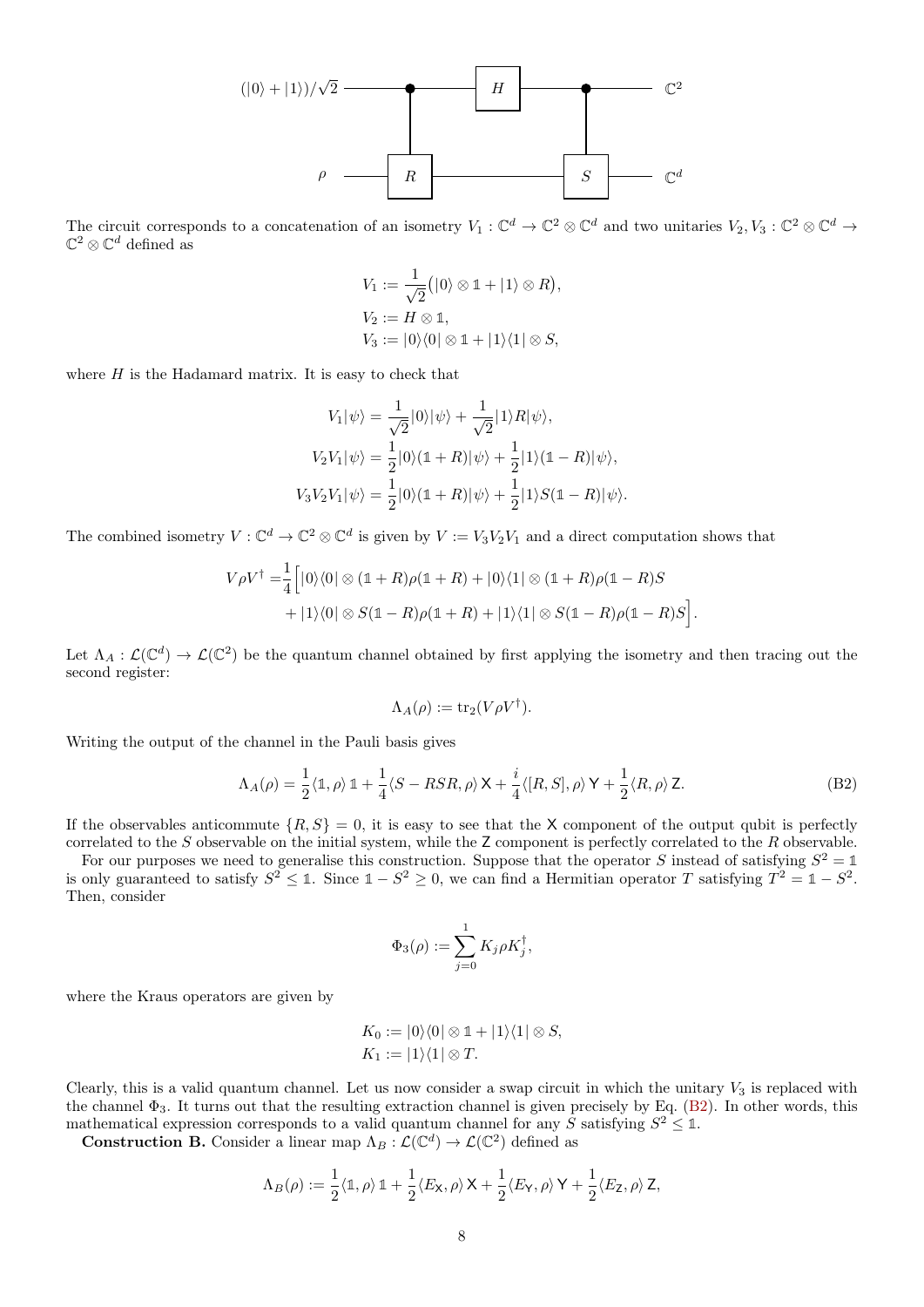where

$$
E_{\mathsf{X}} = \frac{1}{4\sqrt{2}} [3(R+S) - (SRS + RSR)],
$$
  
\n
$$
E_{\mathsf{Y}} = \frac{-i}{2} [R, S],
$$
  
\n
$$
E_{\mathsf{Z}} = \frac{1}{4\sqrt{2}} [3(R-S) - (SRS - RSR)].
$$

This map is clearly trace preserving, while complete positivity has been proved in Lemma [B.2.](#page-6-1)

This construction differs from the previous one in the sense that if  $\{R, S\} = 0$ , then the X component of the output qubit is maximally correlated to  $(R + S)/\sqrt{2}$ , while the Z component is maximally correlated to  $(R - S)/\sqrt{2}$ .

# 3. Combining the two channels

In the previous section we have given two constructions of extraction channels and let us now explain how they can be applied to our self-testing scenario.

An essential requirement is that the extraction channels produce a perfect maximally entangled state of two qubits whenever the violation is maximal. Our explicit characterisation of the optimal strategies implies that when the maximal violation is achieved we have

$$
\left\langle A_2 \otimes \frac{B_0 - B_1}{\sqrt{2}}, \rho_{AB} \right\rangle = 1,
$$
  

$$
\left\langle \frac{A_0 + A_1}{\sqrt{2}} \otimes \frac{B_0 + B_1}{\sqrt{2}}, \rho_{AB} \right\rangle = 1.
$$

Now if we recall how the X and Z components of the output qubit are correlated to the observables  $R$  and  $S$  of the input system in the two constructions we arrive at the following choice of extraction channels. Alice employs the channel  $\Lambda_A$  corresponding to  $R = A_2$  and

$$
S = \frac{1}{4\sqrt{2}} [3(A_0 + A_1) - (A_1 A_0 A_1 + A_0 A_1 A_0)].
$$

The fact that  $S^2 \leq 1$  follows immediately from Lemma [B.1.](#page-5-1) At the same time Bob employs the channel  $\Lambda_B$  with  $R = B_0$  and  $S = B_1$ . Let us denote the output two-qubit state by

$$
\sigma_{A'B'}:=(\Lambda_A\otimes\Lambda_B)(\rho_{AB})
$$

and our goal is to evaluate the fidelity between  $\sigma_{A'B'}$  and the standard maximally entangled state  $\Phi^+$ . Since  $\Phi^+$  is a pure state, we have

$$
F(\sigma_{A'B'}, \Phi^+) = \langle \sigma_{A'B'}, \Phi^+ \rangle.
$$

It is convenient to write  $\Phi^+$  in the basis of Pauli matrices and evaluate each term separately. A direct calculation shows that for  $P \in \{X, Y, Z\}$  we have

$$
\langle \sigma_{A'B'}, \mathsf{P} \otimes \mathsf{P} \rangle = \langle C_{\mathsf{P}}, \rho_{AB} \rangle,
$$

where

$$
C_{\mathsf{X}} := \frac{1}{64} \left[ 3(A_0 + A_1) - (A_1 A_0 A_1 + A_0 A_1 A_0) - 3A_2 (A_0 + A_1) A_2 + A_2 (A_1 A_0 A_1 + A_0 A_1 A_0) A_2 \right]
$$
  
\n
$$
\otimes \left[ 3(B_0 + B_1) - (B_1 B_0 B_1 + B_0 B_1 B_0) \right],
$$
  
\n
$$
C_{\mathsf{Y}} := \frac{-1}{16\sqrt{2}} \left[ A_2, 3(A_0 + A_1) - (A_1 A_0 A_1 + A_0 A_1 A_0) \right] \otimes [B_0, B_1],
$$
  
\n
$$
C_{\mathsf{Z}} := \frac{1}{4\sqrt{2}} A_2 \otimes \left[ 3(B_0 - B_1) - (B_1 B_0 B_1 - B_0 B_1 B_0) \right].
$$

Conveniently, it is not necessary to provide bounds on all three terms, because for every two-qubit state  $\tau_{A'B'}$  we have

<span id="page-8-0"></span>
$$
\langle \tau_{A'B'}, X \otimes X \rangle + \langle \tau_{A'B'}, Y \otimes Y \rangle + \langle \tau_{A'B'}, Z \otimes Z \rangle \le 1.
$$
 (B3)

To see this note that applying a correlated Pauli twirl to  $\tau_{A'B'}$  produces a Bell-diagonal state without affecting the coefficients of the terms  $X \otimes X$ , Y  $\otimes Y$  and  $Z \otimes Z$  (see Lemma 10 in the supplementary information of Ref. [\[60\]](#page-15-26) for more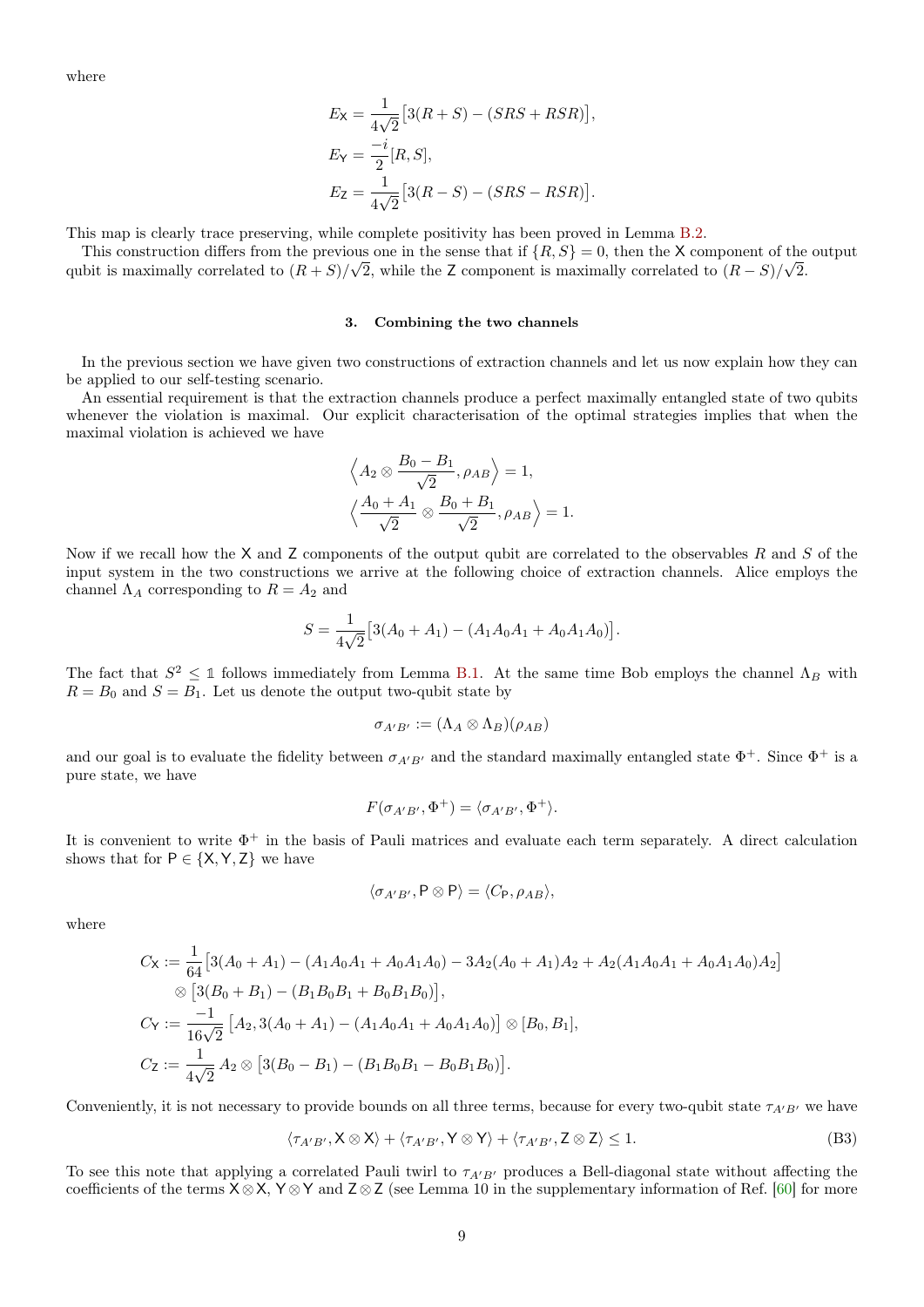details). Positivity of the resulting density matrix immediately implies the condition given in Eq. [\(B3\)](#page-8-0). This means that

<span id="page-9-3"></span>
$$
F(\sigma_{A'B'}, \Phi^+) = \frac{1}{4} \left( 1 + \langle \sigma_{A'B'}, X \otimes X \rangle - \langle \sigma_{A'B'}, Y \otimes Y \rangle + \langle \sigma_{A'B'}, Z \otimes Z \rangle \right)
$$
  
\n
$$
\geq \frac{1}{2} \left( \langle \sigma_{A'B'}, X \otimes X \rangle + \langle \sigma_{A'B'}, Z \otimes Z \rangle \right) = \frac{1}{2} \left( \langle C_X, \rho_{AB} \rangle + \langle C_Z, \rho_{AB} \rangle \right).
$$
 (B4)

In Appendix [C 3](#page-10-0) we derive analytic lower bounds on  $\langle C_{\mathsf{X}}, \rho_{AB} \rangle$  and  $\langle C_{\mathsf{Z}}, \rho_{AB} \rangle$  in terms of the observed violation, which lead to Theorem 2 in the main text.

Analogously, for every two-qubit state we have

$$
-\langle \tau_{A'B'}, X \otimes X \rangle - \langle \tau_{A'B'}, Y \otimes Y \rangle + \langle \tau_{A'B'}, Z \otimes Z \rangle \le 1, \tag{B5}
$$

which implies that

<span id="page-9-5"></span>
$$
F(\sigma_{A'B'}, \Phi^+) \ge \frac{1}{2} \big( - \langle \sigma_{A'B'}, \mathbf{Y} \otimes \mathbf{Y} \rangle + \langle \sigma_{A'B'}, \mathbf{Z} \otimes \mathbf{Z} \rangle \big) = \frac{1}{2} \big( - \langle C_{\mathbf{Y}}, \rho_{AB} \rangle + \langle C_{\mathbf{Z}}, \rho_{AB} \rangle \big).
$$
 (B6)

This bound turns out to be more useful for the numerical calculations using the swap method given in Appendix [C 4.](#page-13-1)

# <span id="page-9-0"></span>Appendix C: Robust self-testing

In this appendix we derive robust self-testing bounds for the case of  $\alpha =$ √ 2. In the first part we derive analytic statements, whereas at the end we give some details on the numerical calculations performed using the swap method.

### 1. Preliminaries

Our main task is to bound norms of certain operators. We denote the Frobenius norm (Schatten 2-norm) by  $\|\cdot\|_F$ and the operator norm (Schatten  $\infty$ -norm) by  $\|\cdot\|_{\infty}$ . Let us first state a couple of facts that we will take advantage of in the argument.

The Cauchy–Schwarz inequality for linear operators  $X$  and  $Y$  reads

$$
|\langle X, Y \rangle| \le \|X\|_F \cdot \|Y\|_F. \tag{C1}
$$

We will often use this inequality in situations where one of the operators is a normalised quantum state. Note that then we have  $\langle L, \rho \rangle = \langle L \rho^{1/2}, \rho^{1/2} \rangle$ , which implies

<span id="page-9-2"></span>
$$
|\langle L,\rho\rangle| \le \|L\rho^{1/2}\|_F. \tag{C2}
$$

Moreover, we will use the fact that

<span id="page-9-1"></span>
$$
||XY||_F \le ||X||_F \cdot ||Y||_{\infty}.\tag{C3}
$$

This can be easily seen from the fact that

$$
||XY||_F^2 = \text{tr}(XYY^{\dagger}X^{\dagger}) \le ||Y||_{\infty}^2 \text{tr}(XX^{\dagger}) = ||Y||_{\infty}^2 \cdot ||X||_F^2,
$$

where we have used the fact that  $YY^{\dagger} \leq ||Y||_{\infty}^{2} \mathbb{1}$  and that  $A \geq B$  implies tr $A \geq \text{tr }B$ . We will also use the reverse triangle inequality which states that for any norm we have

$$
|||X|| - ||Y||| \le ||X - Y||. \tag{C4}
$$

Moreover, if  $X^2 = \mathbb{1}$ , then

<span id="page-9-4"></span>
$$
(Y + XYX)^2 = \{X, Y\}^2. \tag{C5}
$$

### 2. Conditions from the sum-of-squares decomposition

Recall that for  $\alpha =$ √ 2 we have

$$
W = (A_0^2 + A_1^2 + A_2^2) \otimes 1 + 1 \otimes (B_0^2 + B_1^2 + B_2^2) - \frac{1}{2} \sum_{j=0}^{2} L_j^2.
$$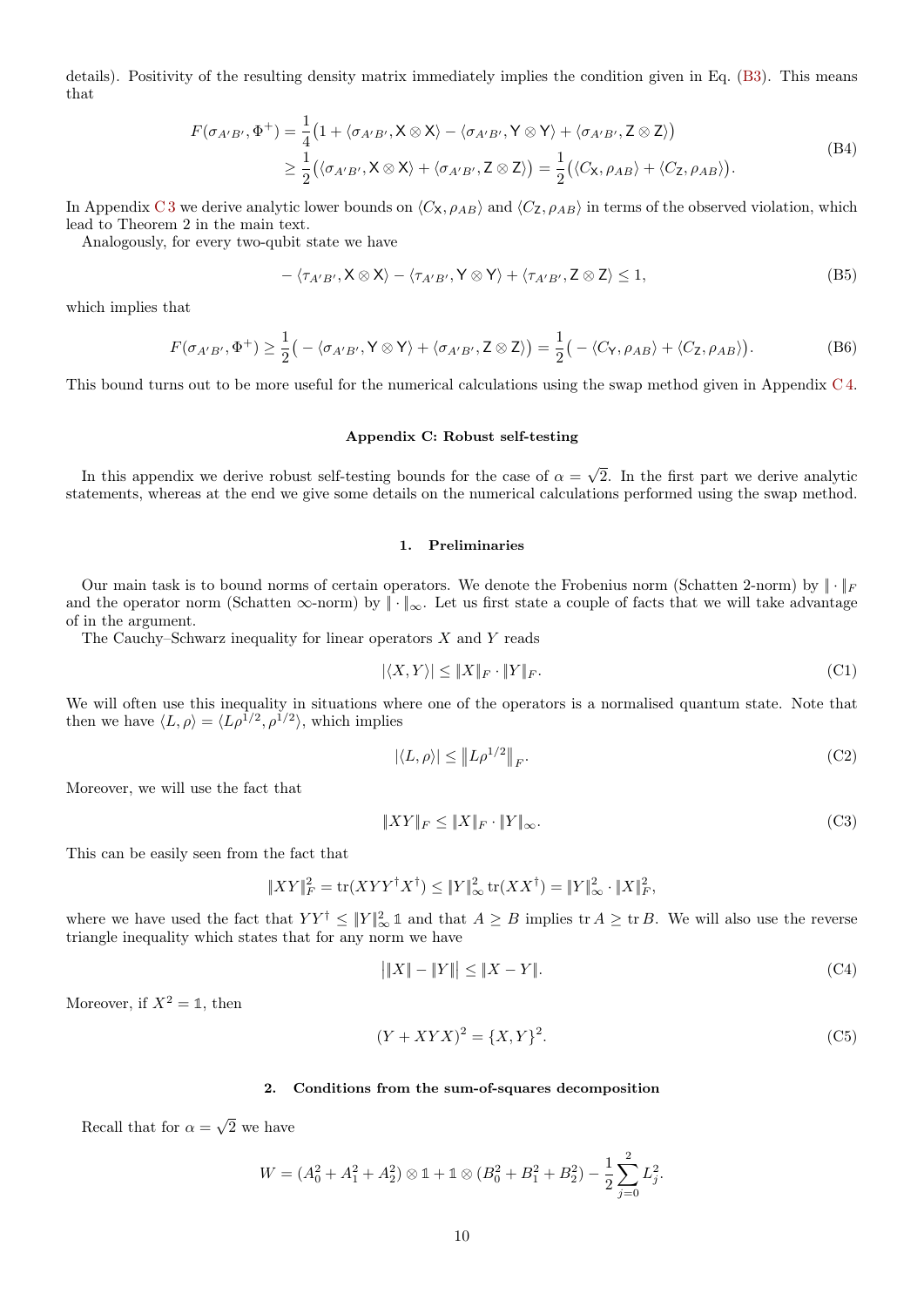Clearly, if the observed violation equals  $\beta = \langle W, \rho_{AB} \rangle = 6 - \varepsilon$ , we can immediately deduce that

$$
\langle A_x^2, \rho_A \rangle \ge 1 - \varepsilon
$$

and

$$
\sum_{j=0}^{2} \langle L_j^2, \rho_{AB} \rangle \leq 2\varepsilon.
$$

The latter implies that

<span id="page-10-1"></span>
$$
||L_j \rho_{AB}^{1/2}||_F = \sqrt{\langle L_j^2, \rho_{AB} \rangle} \le \sqrt{2\varepsilon}
$$
 (C6)

for  $j = 0, 1, 2$ .

# <span id="page-10-0"></span>3. Analytic self-testing bounds

In this section we derive several robust self-testing statements. The techniques are elementary, but the proofs can be lengthy. To improve the readability we have divided the argument up into several lemmas.

<span id="page-10-4"></span>**Lemma C.1.** If the observed violation is close to maximal, then the observables  $A_0$  and  $A_1$  approximately anticommute and, moreover, the operators  $(A_0 - A_1)$  and  $B_2$  are almost perfectly correlated. More specifically, if  $\langle W, \rho_{AB} \rangle = 6 - \varepsilon$ , then

$$
\left\|\{A_0, A_1\} \otimes \mathbb{1} \rho_{AB}^{1/2}\right\|_F \le 2\left(1+\sqrt{2}\right)\sqrt{\varepsilon}
$$

and

$$
\langle (A_0 - A_1) \otimes B_2, \rho_{AB} \rangle \ge \sqrt{2} - \sqrt{2\varepsilon}.
$$

*Proof.* Equation [\(C6\)](#page-10-1) applied to  $L_1$  implies that

$$
\left\| \left[ (A_0 - A_1) \otimes 1 - \sqrt{2} \, \mathbb{1} \otimes B_2 \right] \rho_{AB}^{1/2} \right\|_F \leq \sqrt{2\varepsilon}.
$$

If we multiply the operator under the norm by  $\sqrt{2} \, \mathbb{1} \otimes B_2$  and then apply Eq. [\(C3\)](#page-9-1) we conclude that

<span id="page-10-2"></span>
$$
\left\| \left[ \sqrt{2}(A_0 - A_1) \otimes B_2 - 2 \mathbb{1} \otimes \mathbb{1} \right] \rho_{AB}^{1/2} \right\|_F \le 2\sqrt{\varepsilon}.
$$
 (C7)

Alternatively, if we multiply the same operator by  $(A_0 - A_1) \otimes \mathbb{1}$ , we obtain

$$
\| [2 \, 1 \otimes 1 - \{A_0, A_1\} \otimes 1 - \sqrt{2}(A_0 - A_1) \otimes B_2] \, \rho_{AB}^{1/2} \|_F \leq 2\sqrt{2\varepsilon}.
$$

These two inequalities allow us to apply the reverse triangle inequality to

$$
X = \{A_0, A_1\} \otimes \mathbb{1} \rho_{AB}^{1/2},
$$
  
\n
$$
Y = [2 \mathbb{1} \otimes \mathbb{1} - \sqrt{2}(A_0 - A_1) \otimes B_2] \rho_{AB}^{1/2},
$$

which gives the first inequality stated in the lemma. Inequality [\(C7\)](#page-10-2) together with the variant of the Cauchy–Schwarz inequality stated in Eq. [\(C2\)](#page-9-2) gives the second inequality stated in the lemma.  $\Box$ 

<span id="page-10-3"></span>Corollary C.1. Since the Bell inequality is symmetric with respect to swapping Alice and Bob, we immediately deduce that if  $\langle W, \rho_{AB} \rangle = 6 - \varepsilon$ , then

$$
\left\|1\otimes\{B_0,B_1\}\,\rho_{AB}^{1/2}\right\|_F\leq 2\big(1+\sqrt{2}\big)\sqrt{\varepsilon}
$$

and

$$
\langle A_2 \otimes (B_0 - B_1), \rho_{AB} \rangle \ge \sqrt{2} - \sqrt{2\varepsilon}.
$$

<span id="page-10-5"></span>**Lemma C.2.** If the observed violation is close to maximal, then the operators  $(A_0 + A_1)$  and  $(B_0 + B_1)$  are almost perfectly correlated. More specifically, if  $\langle W, \rho_{AB} \rangle = 6 - \varepsilon$ , then

$$
\langle (A_0 + A_1) \otimes (B_0 + B_1), \rho_{AB} \rangle \ge 2 - 2(1 + 2\sqrt{2})\sqrt{\varepsilon}.
$$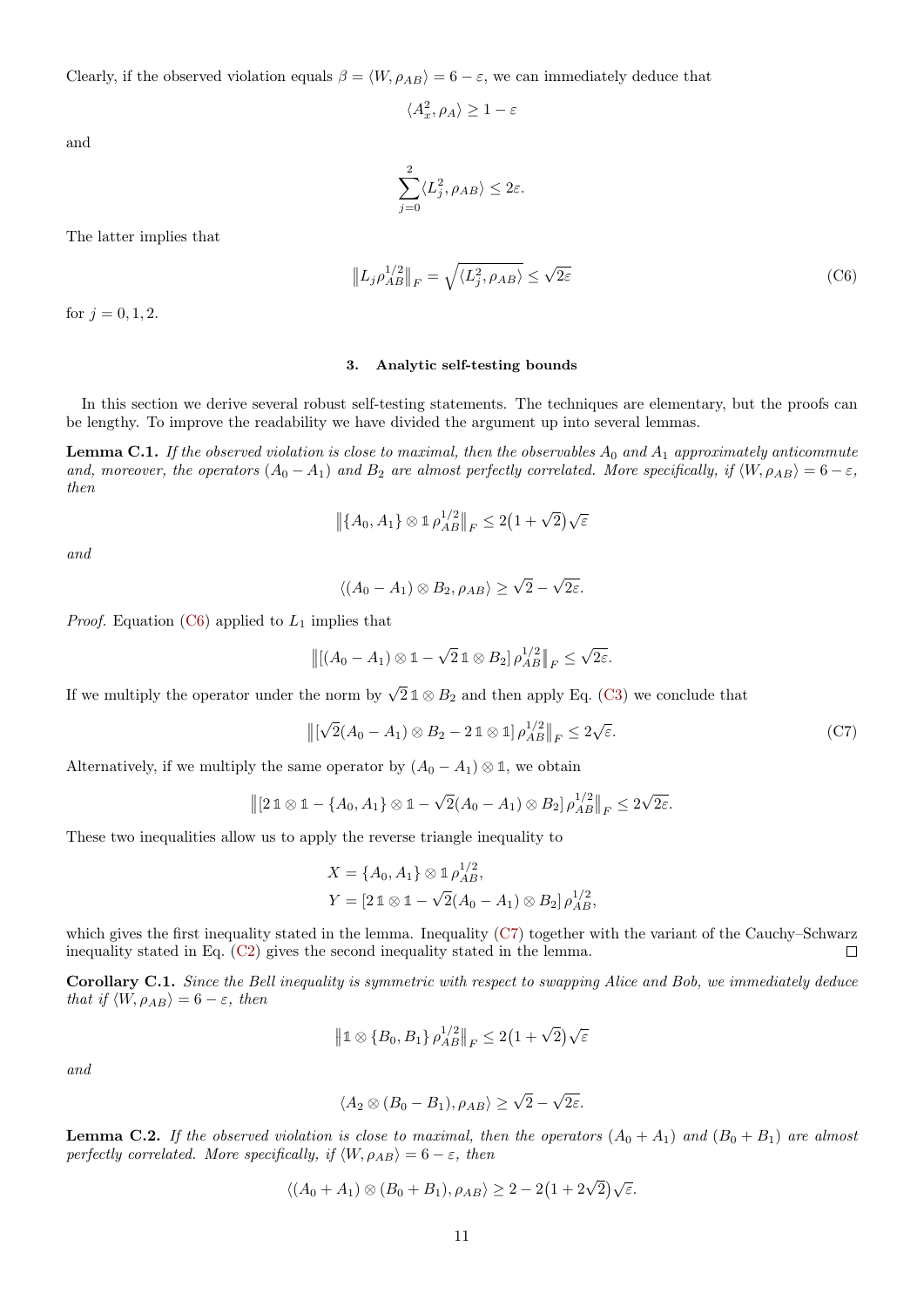*Proof.* Equation [\(C6\)](#page-10-1) applied to  $L_0$  implies that

$$
\|[(A_0+A_1)\otimes\mathbb{1}-\mathbb{1}\otimes(B_0+B_1)]\rho_{AB}^{1/2}\|_F\leq\sqrt{2\varepsilon}.
$$

If we multiply the operator under the norm by  $1 \otimes (B_0 + B_1)$  and then apply Eq. [\(C3\)](#page-9-1) we conclude that

$$
\left\|\left[(A_0+A_1)\otimes(B_0+B_1)-21\otimes1-1\otimes\{B_0,B_1\}\right]\rho_{AB}^{1/2}\right\|_F\leq 2\sqrt{2\varepsilon}.
$$

This together with Corollary [C.1](#page-10-3) allow us to apply the reverse triangle inequality to

$$
X = [(A_0 + A_1) \otimes (B_0 + B_1) - 2 \mathbb{1} \otimes \mathbb{1}] \rho_{AB}^{1/2},
$$
  
 
$$
Y = \mathbb{1} \otimes \{B_0, B_1\} \rho_{AB}^{1/2},
$$

which gives

$$
\| [(A_0 + A_1) \otimes (B_0 + B_1) - 2 \mathbb{1} \otimes \mathbb{1}] \rho_{AB}^{1/2} \|_F \leq 2(1 + 2\sqrt{2})\sqrt{\varepsilon}.
$$

Applying the Cauchy–Schwarz inequality given in Eq. [\(C2\)](#page-9-2) concludes the proof.

<span id="page-11-0"></span>**Lemma C.3.** If the observed violation is close to maximal, then the operators  $(A_0 + A_1)$  and  $A_2$  approximately anticommute. More specifically, if  $\langle W, \rho_{AB} \rangle = 6 - \varepsilon$ , then

$$
\|\{A_0 + A_1, A_2\} \otimes \mathbb{1} \rho_{AB}^{1/2}\|_F \le 2(4 + \sqrt{2})\sqrt{\varepsilon}.
$$

Proof. Note that

$$
\left\|\left[(A_0+A_1+\sqrt{2}A_2)\otimes 1-21\otimes B_0\right]\rho_{AB}^{1/2}\right\|_F=\left\|(L_0+L_2)\rho_{AB}^{1/2}\right\|_F\leq\left\|L_0\rho_{AB}^{1/2}\right\|_F+\left\|L_2\rho_{AB}^{1/2}\right\|_F\leq 2\sqrt{2\varepsilon}.
$$

Multiplying the operator under the norm by  $2B_0$  gives

$$
\| [2(A_0 + A_1 + \sqrt{2}A_2) \otimes B_0 - 4 \mathbb{1} \otimes \mathbb{1}] \rho_{AB}^{1/2} \|_F \le 4\sqrt{2\varepsilon}.
$$

Alternatively, multiplying it by  $(A_0 + A_1 +$ √  $(2A_2)$  gives

$$
\| [(A_0 + A_1 + \sqrt{2}A_2)^2 \otimes 1 - 2(A_0 + A_1 + \sqrt{2}A_2) \otimes B_0] \rho_{AB}^{1/2} \|_F \leq 2(1 + \sqrt{2})\sqrt{\varepsilon}.
$$

Since

$$
(A_0 + A_1 + \sqrt{2}A_2)^2 = 41 + \{A_0, A_1\} + \sqrt{2}\{A_0 + A_1, A_2\},
$$

we can apply the reverse triangle inequality to

$$
X = (\{A_0, A_1\} + \sqrt{2}\{A_0 + A_1, A_2\}) \otimes \mathbb{1} \rho_{AB}^{1/2},
$$
  

$$
Y = [2(A_0 + A_1 + \sqrt{2}A_2) \otimes B_0 - 4 \mathbb{1} \otimes \mathbb{1}] \rho_{AB}^{1/2}
$$

1/2

to obtain

$$
\left\| \left( \{A_0, A_1\} + \sqrt{2} \{A_0 + A_1, A_2\} \right) \otimes \mathbb{1} \rho_{AB}^{1/2} \right\|_F \leq 2(1 + 3\sqrt{2})\sqrt{\varepsilon}.
$$

One last application of the reverse triangle inequality combined with the first result of Lemma [C.1](#page-10-4) gives the final result.  $\Box$ 

In the last two lemmas we bound the inner products appearing in the fidelity expression given in Eq. [\(B4\)](#page-9-3).

**Lemma C.4.** If the observed violation is close to maximal, then the inner product  $\langle C_{\mathsf{X}}, \rho_{AB} \rangle$  is close to unity. More specifically, if  $\langle W, \rho_{AB} \rangle = 6 - \varepsilon$ , then

$$
\langle C_{\mathsf{X}}, \rho_{AB} \rangle \ge 1 - (7 + 5\sqrt{2})\sqrt{\varepsilon}.
$$

Proof. Let

$$
K := 3(A_0 + A_1) - (A_1A_0A_1 + A_0A_1A_0) - 3A_2(A_0 + A_1)A_2 + A_2(A_1A_0A_1 + A_0A_1A_0)A_2
$$

and note that the operator  $C_{\mathsf{X}}$  can be written as

$$
C_{\mathsf{X}} = \frac{1}{64}K \otimes [4(B_0 + B_1) - (B_0 + B_1B_0B_1) - (B_1 + B_0B_1B_0)].
$$

 $\Box$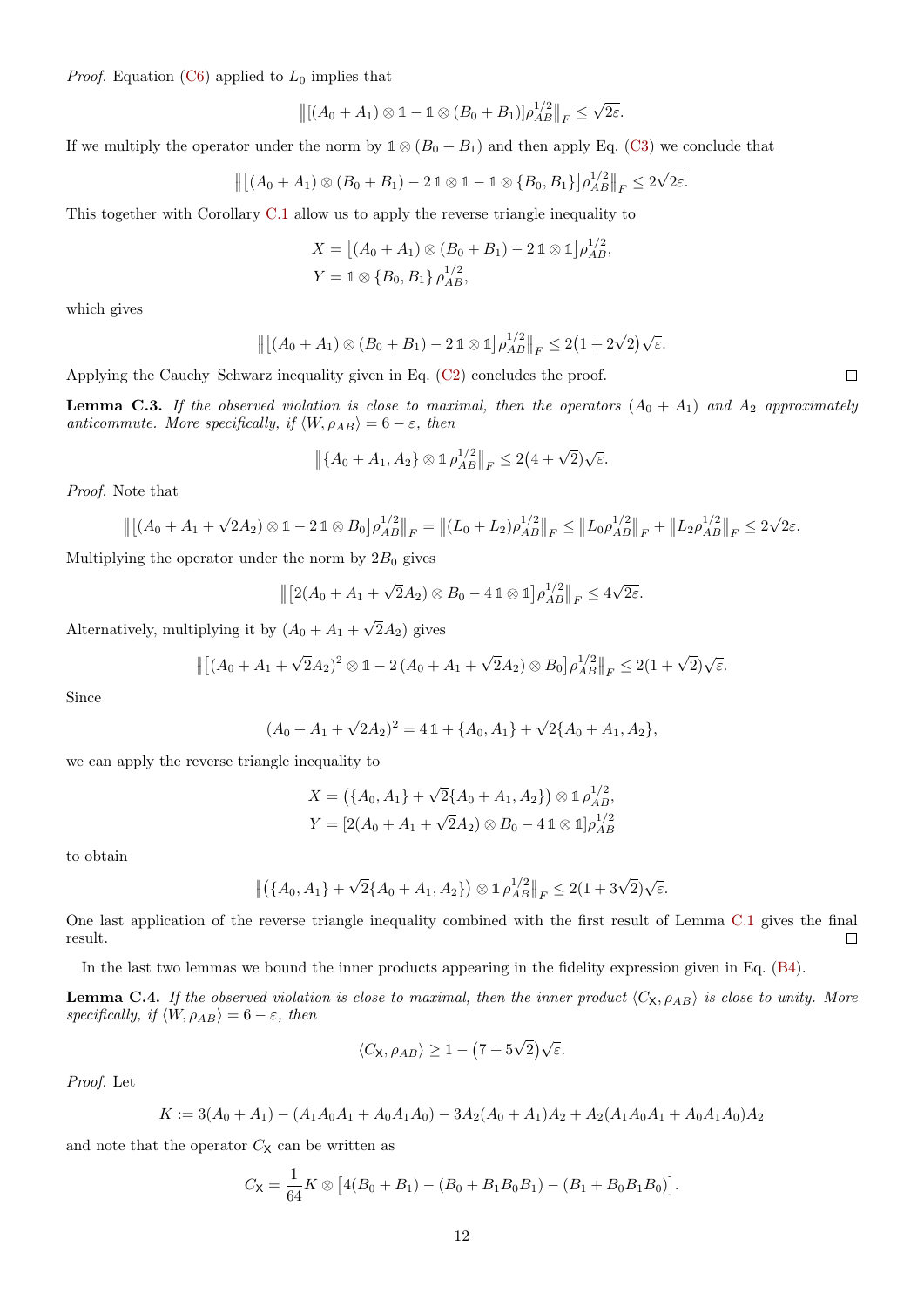Therefore,

$$
\langle C_{\mathsf{X}}, \rho_{AB} \rangle = \frac{1}{16} \langle K \otimes (B_0 + B_1), \rho_{AB} \rangle - \frac{1}{64} \langle K \otimes [(B_0 + B_1 B_0 B_1) + (B_1 + B_0 B_1 B_0)], \rho_{AB} \rangle.
$$

The second term we can already bound since the Cauchy–Schwarz inequality and the fact that  $(B_0 + B_1B_0B_1)^2$  $(B_1 + B_0 B_1 B_0)^2 = \{B_0, B_1\}^2$  imply that

$$
|\langle K \otimes (B_0 + B_1 B_0 B_1), \rho_{AB} \rangle| \le ||K \otimes 1 \rho_{AB}^{1/2}||_F \cdot ||1 \otimes {B_0, B_1} \rho_{AB}^{1/2}||_F.
$$

The first factor can be bounded by

$$
\left\|K\otimes\mathbb{1}\rho_{AB}^{1/2}\right\|_{F}=\sqrt{\langle K^2,\rho_{AB}\rangle}\leq\|K\|_{\infty}\leq16.
$$

In the second step we write  $K = 8K_0 + K_1 + K_2 - 4K_3 - K_4 - K_5$ , where

 $K_0 := A_0 + A_1,$  $K_1 := A_2(A_0 + A_1A_0A_1)A_2,$  $K_2 := A_2(A_1 + A_0A_1A_0)A_2,$  $K_3 := (A_0 + A_1) + A_2(A_0 + A_1)A_2,$  $K_4 := A_0 + A_1 A_0 A_1,$  $K_5 := A_1 + A_0 A_1 A_0.$ 

Note that  $\langle K_0 \otimes (B_0 + B_1), \rho_{AB} \rangle = \langle (A_0 + A_1) \otimes (B_0 + B_1), \rho_{AB} \rangle$  is precisely the term we have bounded in Lemma [C.2.](#page-10-5) To show that all the other terms approximately vanish we apply inequalities [\(C2\)](#page-9-2) and [\(C3\)](#page-9-1) to obtain

$$
\left| \left\langle K_j \otimes (B_0 + B_1), \rho_{AB} \right\rangle \right| \leq \left\| K_j \otimes (B_0 + B_1) \rho_{AB}^{1/2} \right\|_F \leq 2 \left\| K_j \otimes \mathbb{1} \rho_{AB}^{1/2} \right\|_F.
$$

For  $j = 1, 2$  we have

$$
\left\| K_j \otimes \mathbb{1}_{\rho_{AB}^{1/2}} \right\|_F = \sqrt{\langle A_2 \{ A_0, A_1 \}^2 A_2, \rho_{AB} \rangle} = \left\| A_2 \{ A_0, A_1 \} \otimes \mathbb{1}_{\rho_{AB}^{1/2}} \right\|_F \le \left\| \{ A_0, A_1 \} \otimes \mathbb{1}_{\rho_{AB}^{1/2}} \right\|_F,
$$

For  $j = 3$  we use inequality [\(C5\)](#page-9-4) to obtain

$$
\left\| K_3 \otimes \mathbb{1}_{\rho_{AB}^{1/2}} \right\|_F = \left\| \{ A_0 + A_1, A_2 \} \otimes \mathbb{1}_{\rho_{AB}^{1/2}} \right\|_F.
$$

Similarly, for  $j = 4, 5$  we have

$$
\left\|K_j \otimes \mathbb{1}_{\rho_{AB}^{1/2}}\right\|_F = \left\|\{A_0, A_1\} \otimes \mathbb{1}_{\rho_{AB}^{1/2}}\right\|_F.
$$

Collecting all the error terms and plugging in the bounds derived in Lemmas [C.1](#page-10-4) and [C.3](#page-11-0) and Corollary [C.1](#page-10-3) leads to the desired inequality.  $\Box$ 

**Lemma C.5.** If the observed violation is close to maximal, then the inner product  $\langle C_2, \rho_{AB} \rangle$  is close to unity. More specifically, if  $\langle W, \rho_{AB} \rangle = 6 - \varepsilon$ , then

$$
\langle C_{\mathbf{Z}}, \rho_{AB} \rangle \ge 1 - \frac{1}{2} (4 + \sqrt{2}) \sqrt{\varepsilon}.
$$

*Proof.* Note that the expression for  $C_2$  can be written as

$$
C_{\mathsf{Z}} = \frac{1}{4\sqrt{2}} A_2 \otimes [4(B_0 - B_1) - (B_0 + B_1 B_0 B_1) + (B_1 + B_0 B_1 B_0)],
$$

which immediately implies that

$$
\langle C_{\mathbf{Z}}, \rho_{AB} \rangle = \frac{1}{\sqrt{2}} \langle A_2 \otimes (B_0 - B_1), \rho_{AB} \rangle - \frac{1}{4\sqrt{2}} \langle A_2 \otimes (B_0 + B_1 B_0 B_1), \rho_{AB} \rangle + \frac{1}{4\sqrt{2}} \langle A_2 \otimes (B_1 + B_0 B_1 B_0), \rho_{AB} \rangle
$$
  

$$
\geq \frac{1}{\sqrt{2}} \langle A_2 \otimes (B_0 - B_1), \rho_{AB} \rangle - \frac{1}{2\sqrt{2}} ||1 \otimes \{B_0, B_1\} \rho_{AB}^{1/2}||_F,
$$

where we have used the Cauchy–Schwarz inequality combined with the observation that  $(B_0 + B_1 B_0 B_1)^2 = (B_1 +$  $B_0B_1B_0^2 = \{B_0, B_1\}^2$ . Plugging in the bounds derived in Corollary [C.1](#page-10-3) gives the final result of the lemma.  $\Box$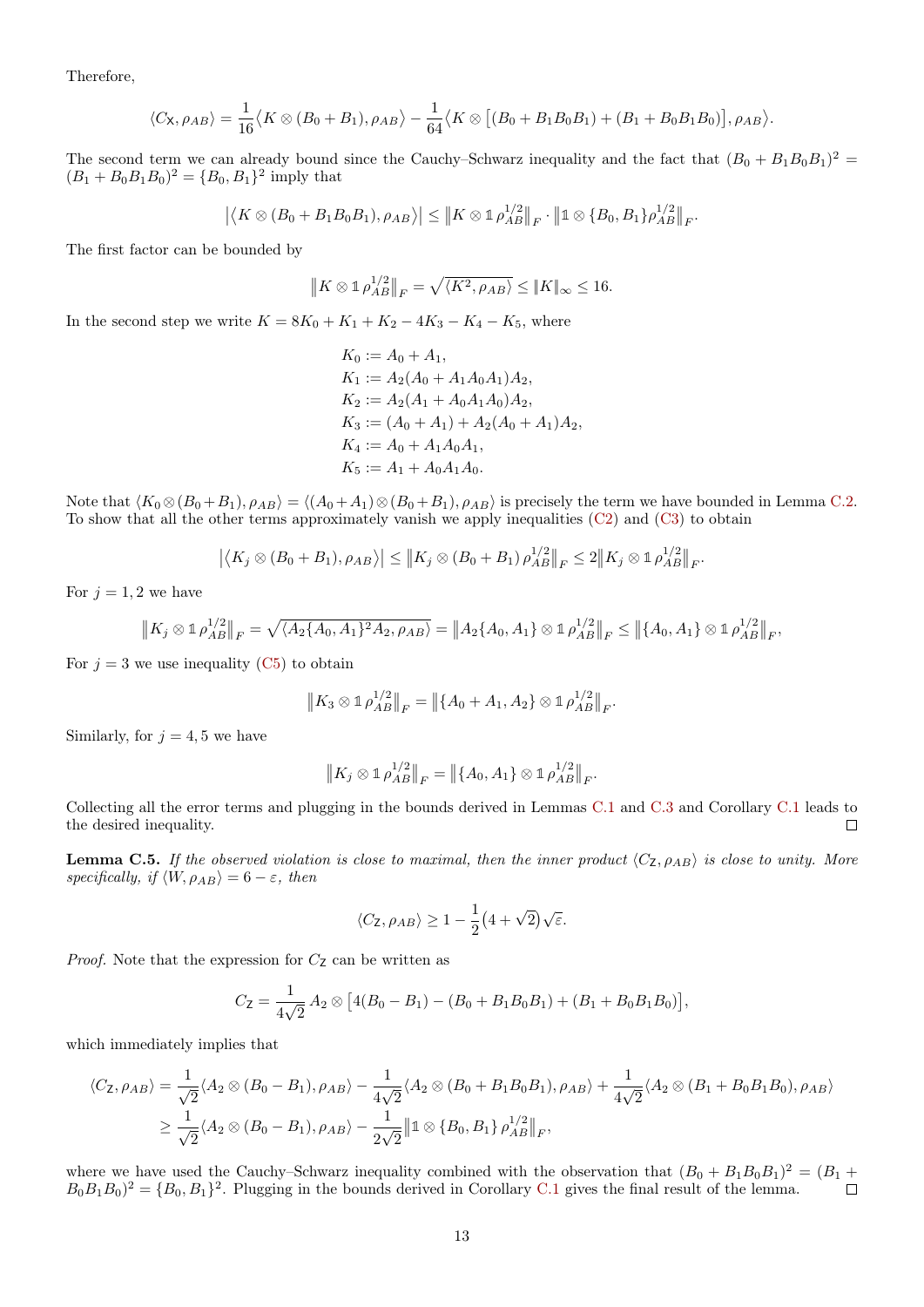### <span id="page-13-1"></span>4. Details of the numerical calculation using the swap method

We construct a  $100 \times 100$  moment matrix Γ, whose rows and columns correspond to  $P_j |\psi\rangle$ , where  $P_j$  is a monomial from the set  $\{1, A_x, A_xA_{x'}\} \otimes \{1, B_y, B_yB_{y'}\}$ . We impose the equality conditions resulting from  $A_x^2 = 1$  and  $B_y^2 = 1$ , the normalisation condition  $\Gamma_{jj} = 1$  for all j and positivity  $\Gamma \geq 0$ . Then we minimise

$$
\langle -C_{\mathsf{Y}} + C_{\mathsf{Z}}, \rho_{AB} \rangle \tag{C8}
$$

subject to a fixed Bell violation  $\beta = t$  for various values of  $t \in [5.7, 6]$ . Inequality [\(B6\)](#page-9-5) leads to the lower bound on the fidelity presented in Fig. 1 in the main text.

Note that this moment matrix is not sufficient to obtain a bound on  $\langle C_{\mathsf{X}}, \rho_{AB} \rangle$ , because it does not contain strings of  $A_x$  operators of sufficient length. Therefore, if we want to bound the fidelity using the inequality given in Eq. [\(B4\)](#page-9-3) or bound all three terms simultaneously, we must construct a larger moment matrix. While we have been able to construct a larger moment matrix, we were not able to perform the numerical optimisation on it.

### <span id="page-13-0"></span>Appendix D: Randomness certification

In this appendix we explain the approach we have used to study the amount of randomness generated by the Bell inequality corresponding to  $\alpha = 1$ .

### 1. The trade-off between marginals and the Bell violation

We consider the simplest device-independent scenario: the devices of Alice and Bob are produced by Eve whose goal is to predict the outcome of Alice for a particular fixed setting. It is well-known that in this case Eve does not gain anything by entangling herself with the device. In fact, if we only care about her guessing probability, she does not even need to keep any classical knowledge about the device. Certifying randomness reduces to investigating the trade-off between the bias of the local observables and the observed Bell violation and such trade-offs can be studied numerically using the Navascués–Pironio–Acín (NPA) hierarchy [\[61,](#page-15-27) [62\]](#page-15-28). More specifically, we use the " $1 + AB$ " level to investigate the maximal bias of  $A_x$  for a fixed violation  $\beta$  (by symmetry the same constraints apply to the observables of Bob). We construct a  $16 \times 16$  moment matrix  $\Gamma$  whose rows and columns correspond to  $\{|\psi\rangle, A_x \otimes \mathbb{1}|\psi\rangle, \mathbb{1} \otimes B_y|\psi\rangle, A_x \otimes B_y|\psi\rangle\}.$ We maximise the expectation value  $\langle A_x \rangle$  subject to a fixed Bell violation  $\beta = t$  for various choices of  $t \in [4, 5]$ . To find feasible points we start with some optimal arrangement of the observables for Alice and Bob (as given in the main text) and consider a tilted version of the Bell operator:  $r A_x \otimes \mathbb{1} + W$  for some  $r \geq 0$ . Finding the eigenvector corresponding to the largest eigenvalue gives a particular realisation for which typically  $\beta = \langle W \rangle < 5$  and  $\langle A_x \rangle > 0$ . By generating a sufficient number of points and then taking their convex hull we construct the lower curves presented in Fig. [3.](#page-14-11) Clearly, the upper and lower bounds turn out to be relatively close and they are consistent with our analytic result that the maximal violation certifies maximal randomness. Randomness produced by  $A_0$  and  $A_1$  can be certified all the way down to the classical value  $\beta = 4$ . Randomness of  $A_2$ , on the other hand, is only guaranteed for  $\beta > 2\sqrt{5}$ all the way down to the classical value  $\beta = 4$ . Kandomness of  $A_2$ , on the other hand, is only guaranteed for  $\beta > 2\sqrt{5}$  and we have indeed found a quantum realisation that achieves  $\beta = 2\sqrt{5}$  while keeping  $A_2$  de Clearly,  $A_0$  and  $A_1$  are better suited for generating randomness than  $A_2$ .

### 2. Maximal violation under commutation constraints

Determining the minimal value of  $\beta$  for which the observable  $A_x$  is guaranteed to generate randomness is equivalent to finding the largest Bell value consistent with  $\langle A_x \rangle = \pm 1$ . A related question is to determine the maximal value of  $\beta$  under the assumption that certain observables commute, a problem that can be tackled numerically by imposing some additional constraints on the moment matrix. Numerical evidence suggests that:

$$
[A_0, A_1] = 0 \implies \beta \le 2\sqrt{5} \approx 4.47,
$$
  
\n
$$
[A_0, A_2] = 0 \implies \beta \le \frac{2 + 3\sqrt{6}}{2} \approx 4.67,
$$
  
\n
$$
[A_1, A_2] = 0 \implies \beta \le \frac{2 + 3\sqrt{6}}{2} \approx 4.67,
$$
  
\n
$$
[A_0, A_2] = [A_1, A_2] = 0 \implies \beta \le \frac{2 + 3\sqrt{6}}{2} \approx 4.67,
$$
  
\n
$$
[A_0, A_1] = [A_0, A_2] = 0 \implies \beta \le 4.163,
$$
  
\n
$$
[A_0, A_1] = [A_1, A_2] = 0 \implies \beta \le 4.163.
$$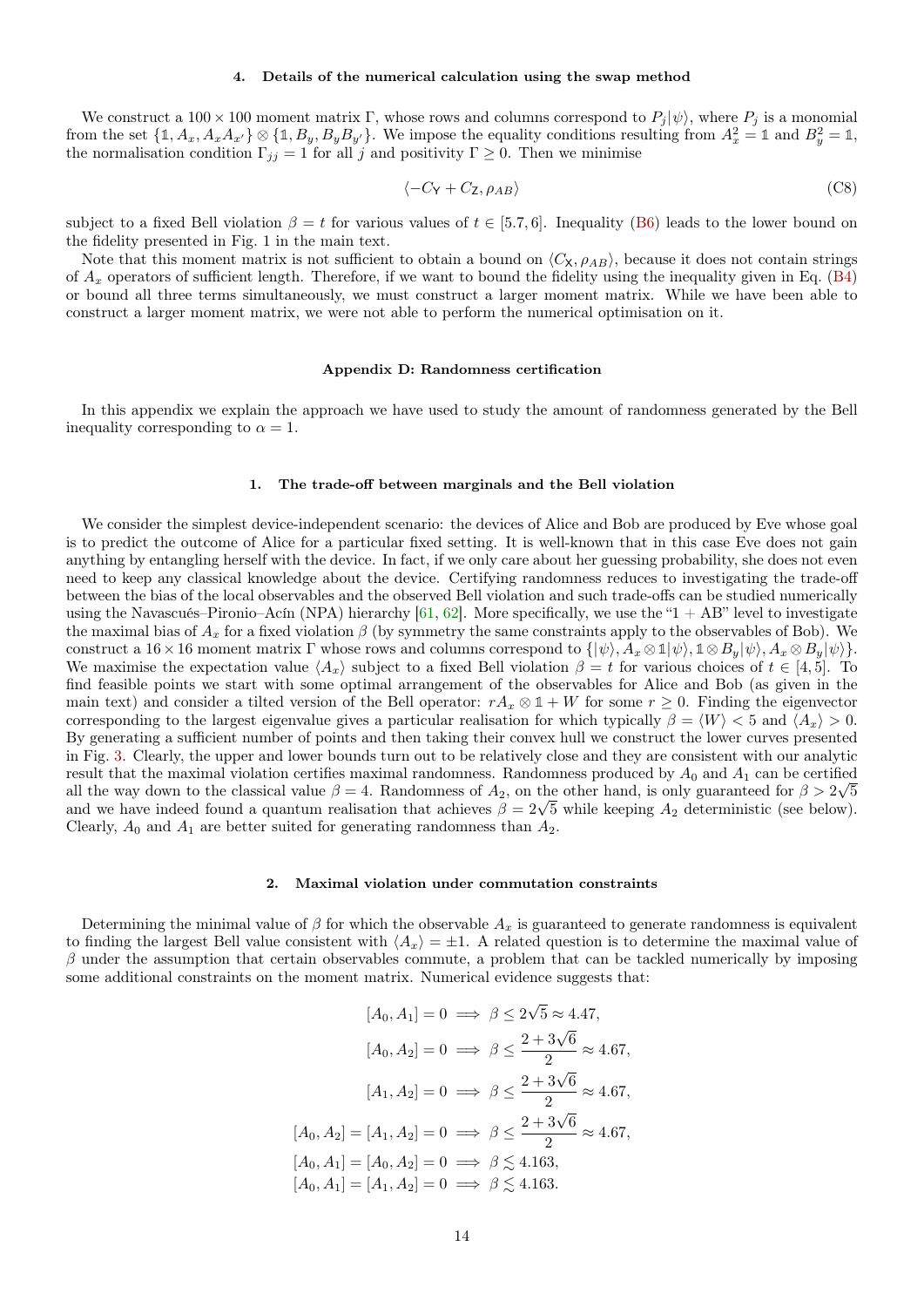<span id="page-14-11"></span>

Fig. 3: Numerical bounds on  $\langle A_0 \rangle$  and  $\langle A_2 \rangle$  for a fixed violation  $\beta$  are shown in panels (a) and (b), respectively. The solid red lines represent the upper bounds obtained from the NPA hierarchy, while the dashed blue lines correspond to feasible points. The observable  $A_2$  can only be used to generate randomness for violations exceeding  $2\sqrt{5}$ .

Except for the last two cases we can provide explicit two-qubit realisations that saturate these bounds (see below). These results suggest that this Bell inequality can be used to make device-independent conclusions about the incompatibility structure of the employed observables [\[63\]](#page-15-29).

For  $[A_0, A_1] = 0$  consider the observables

$$
A_0 = \mathsf{X},
$$
  
\n $A_1 = \mathsf{X},$   
\n $A_2 = \mathsf{Z},$   
\n $B_0 = \frac{2\mathsf{X} + \mathsf{Z}}{\sqrt{5}}$   
\n $B_1 = \frac{2\mathsf{X} - \mathsf{Z}}{\sqrt{5}}$   
\n $B_2 = \mathsf{I}.$ 

It is easy to verify that  $\langle W, \Phi^+ \rangle = 2\sqrt{5}$ . Note that this realisation also satisfies  $[B_0, B_2] = [B_1, B_2] = 0$ . Moreover, it shows that the value  $\beta = 2\sqrt{5}$  is consistent with  $\langle B_2 \rangle = 1$  (and by symmetry with  $\langle A_2 \rangle = 1$ ).

For  $[A_0, A_2] = 0$  consider the observables

$$
A_0 = X,
$$
  
\n
$$
A_1 = \frac{X + \sqrt{15} Z}{4},
$$
  
\n
$$
A_2 = X,
$$
  
\n
$$
B_0 = \frac{9X + \sqrt{15} Z}{4\sqrt{6}}
$$
  
\n
$$
B_1 = \frac{X + \sqrt{15} Z}{4}
$$
  
\n
$$
B_2 = \frac{\sqrt{3}X - \sqrt{5}Z}{2\sqrt{2}}.
$$

It is easy to verify that  $\langle W, \Phi^+ \rangle = (2+3\sqrt{6})/2$ . A realisation satisfying  $[A_1, A_2]$  can be obtained by swapping  $A_0 \leftrightarrow A_1$ and flipping the sign of  $B_2$ .

- <span id="page-14-0"></span>[1] J. S. Bell, Physics **1**, 195 (1964).
- <span id="page-14-1"></span>[2] N. Brunner, D. Cavalcanti, S. Pironio, V. Scarani, and S. Wehner, [Rev. Mod. Phys.](http://dx.doi.org/ 10.1103/RevModPhys.86.419) 86, 419 (2014), [arXiv:1303.2849.](http://arxiv.org/abs/1303.2849)
- <span id="page-14-2"></span>[3] B. S. Tsirelson, [J. Soviet Math.](http://dx.doi.org/10.1007/BF01663472) 36, 557 (1987).
- <span id="page-14-3"></span>[4] B. S. Tsirelson, Hadronic J. Suppl. 8, 329 (1993).
- <span id="page-14-4"></span>[5] S. J. Summers and R. F. Werner, [Commun. Math. Phys.](http://dx.doi.org/10.1007/BF01207366) 110, 247 (1987).
- <span id="page-14-5"></span>[6] S. Popescu and D. Rohrlich, [Phys. Lett. A](http://dx.doi.org/10.1016/0375-9601(92)90819-8) 169, 411 (1992).
- <span id="page-14-6"></span>[7] D. Mayers and A. Yao, [Proceedings 39th Annual Symposium on Foundations of Computer Science \(1998\),](http://dx.doi.org/10.1109/SFCS.1998.743501) [10.1109/SFCS.1998.743501,](http://dx.doi.org/10.1109/SFCS.1998.743501) [arXiv:quant-ph/9809039.](http://arxiv.org/abs/quant-ph/9809039)
- <span id="page-14-7"></span>[8] D. Mayers and A. Yao, Quant. Inf. Comp. 4, 273 (2004), [arXiv:quant-ph/0307205.](http://arxiv.org/abs/quant-ph/0307205)
- <span id="page-14-8"></span>[9] B. W. Reichardt, F. Unger, and U. Vazirani, Nature 496[, 456 \(2013\),](http://dx.doi.org/10.1038/nature12035) [arXiv:1209.0448.](http://arxiv.org/abs/1209.0448)
- <span id="page-14-9"></span>[10] J. F. Clauser, M. A. Horne, A. Shimony, and R. A. Holt, [Phys. Rev. Lett.](http://dx.doi.org/10.1103/PhysRevLett.23.880) 23, 880 (1969).
- <span id="page-14-10"></span>[11] M. McKague and M. Mosca, [Theory of Quantum Computation, Communication, and Cryptography. TQC 2010. Lecture](http://dx.doi.org/10.1007/978-3-642-18073-6_10) [Notes in Computer Science](http://dx.doi.org/10.1007/978-3-642-18073-6_10) 6519, 113 (2011), [arXiv:1006.0150.](http://arxiv.org/abs/1006.0150)